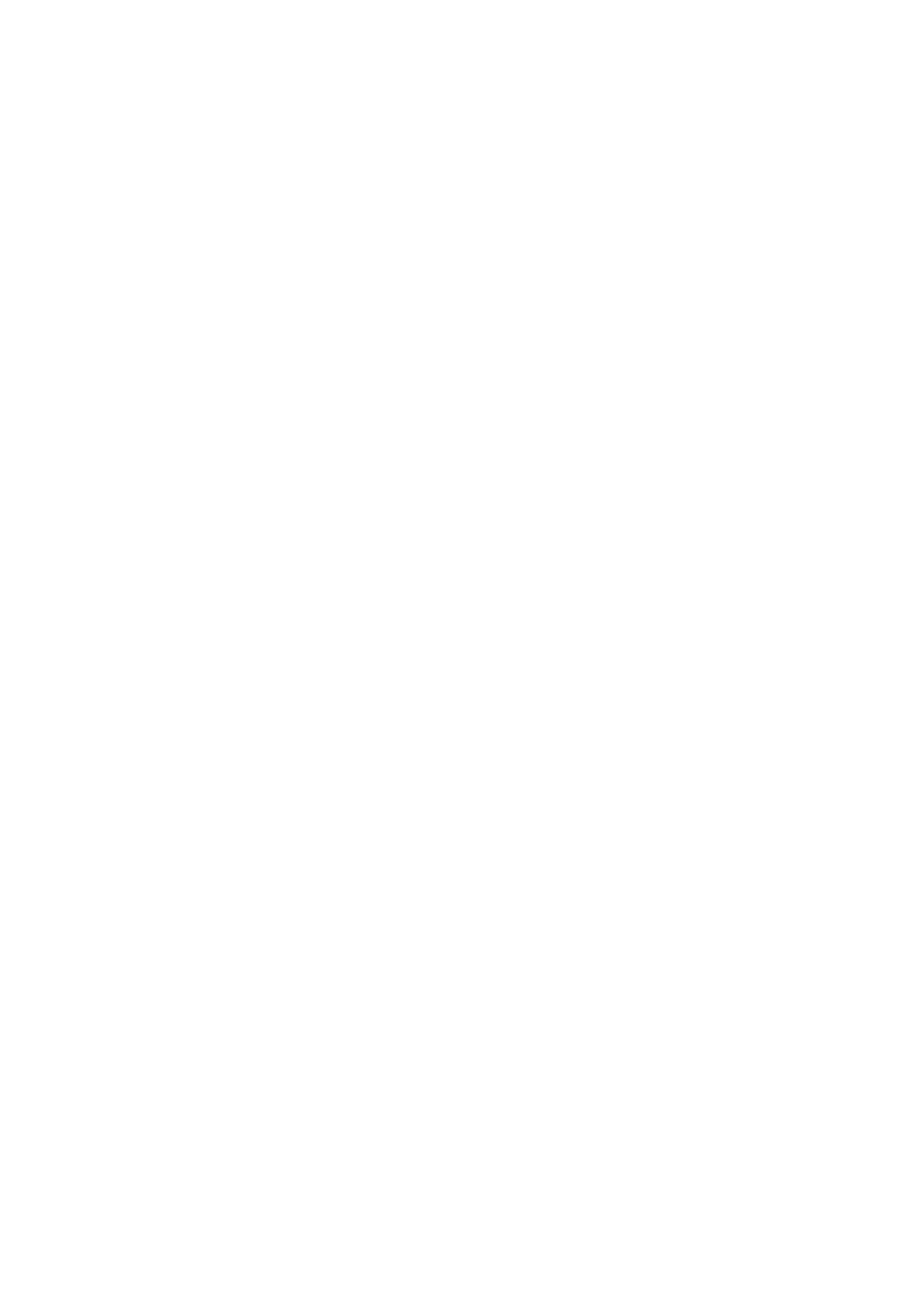

# **MERCHANT SHIPPING (SAFETY) REGULATIONS**

### **Arrange[ment of Regulations](#page-6-1)**

#### **Regulation**

### **PART I - PRELIMI[NARY 7](#page-7-1)**

| 2              |                                                                |    |
|----------------|----------------------------------------------------------------|----|
| 3              |                                                                |    |
| $\overline{4}$ | Circumstances in which ship may go to sea without Local Safety |    |
|                |                                                                |    |
| 5              |                                                                |    |
| 6              |                                                                |    |
|                |                                                                |    |
| 8              |                                                                |    |
|                |                                                                |    |
|                | <b>PART II - SURVEYS AND CERTIFICATES</b>                      | 10 |
| 9              |                                                                |    |
| 10             |                                                                |    |
| 11             |                                                                |    |
| 12             |                                                                |    |
| 13             |                                                                |    |
| 14             |                                                                |    |
| 15             |                                                                |    |
| 16             |                                                                |    |
| 17             |                                                                |    |
| 18             |                                                                |    |
| 19             |                                                                |    |
| 20             |                                                                |    |
|                |                                                                |    |

#### **PART III - REQUIREMENTS FOR CONSTRUCTION, MACHINERY AND EQUIPMENT** 13

|                         | - -- -- -- -- - -- - - - - - - - - |  |
|-------------------------|------------------------------------|--|
| $\bigcap$ 1<br>$\angle$ |                                    |  |

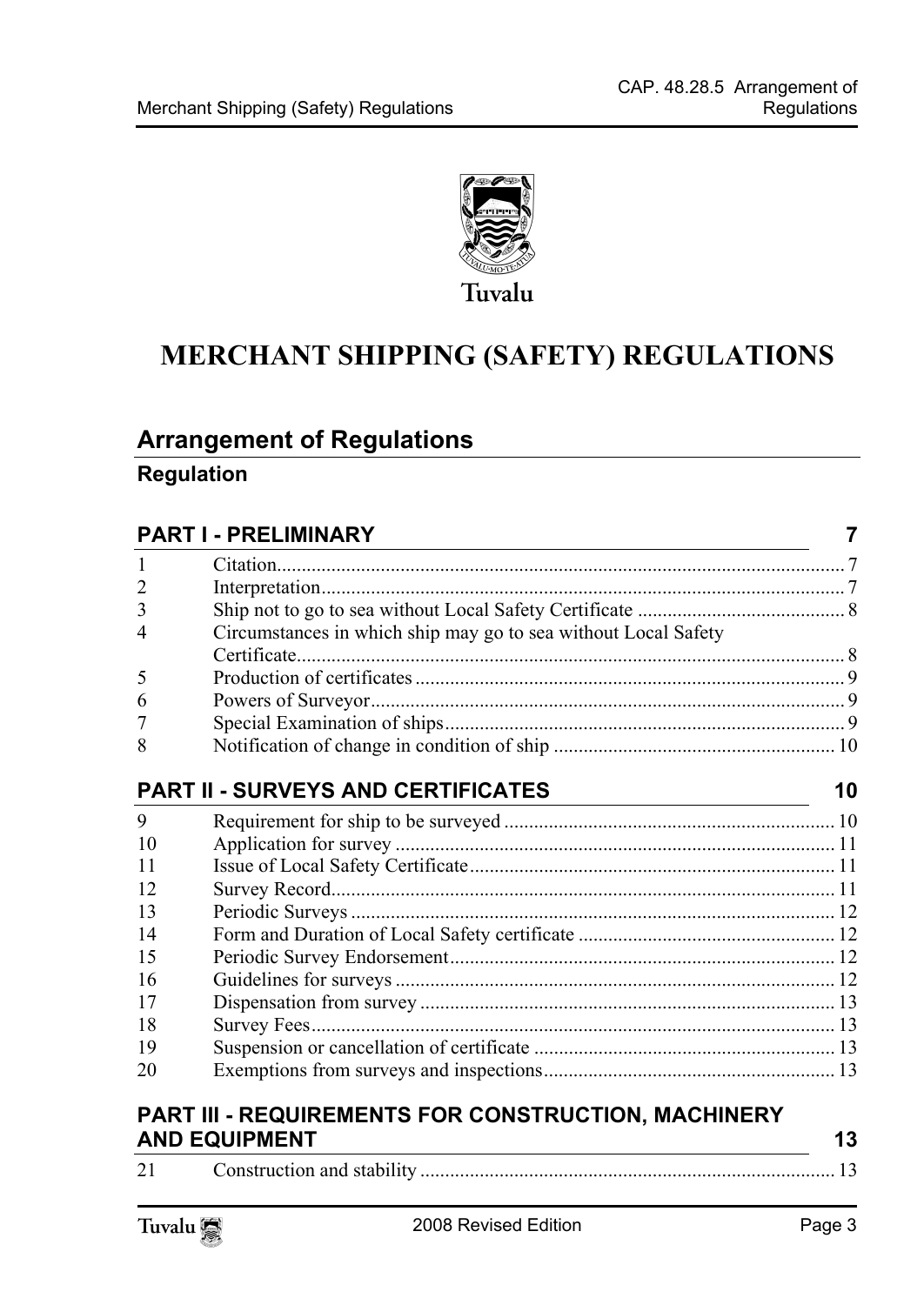| 22            |                                                           |    |
|---------------|-----------------------------------------------------------|----|
| 23            |                                                           |    |
| 24            |                                                           |    |
| 25            |                                                           |    |
| 26            |                                                           |    |
| 27            |                                                           |    |
| 28            |                                                           |    |
| 29            |                                                           |    |
|               | <b>PART IV - SAFETY OF NAVIGATION</b>                     | 15 |
| 30            |                                                           |    |
| 31            |                                                           |    |
|               | PART V - PREVENTION OF COLLISIONS AT SEA                  | 16 |
| 32            |                                                           |    |
| 33            |                                                           |    |
| 34            |                                                           |    |
|               |                                                           | 16 |
| 35            |                                                           |    |
| 36            |                                                           |    |
| 37            |                                                           |    |
| 38            |                                                           |    |
|               |                                                           |    |
|               | <b>SCHEDULE 1</b>                                         | 19 |
|               | FORM 1 - APPLICATION FOR SURVEY OR INSPECTION             | 19 |
|               | DECLARATION BY SURVEYOR ON COMPLETION OF SURVEY OR        |    |
|               | <b>INSPECTION</b>                                         | 20 |
|               | <b>SURVEY RECORD</b>                                      | 21 |
|               | <b>LOCAL SAFETY CERTIFICATE</b>                           | 24 |
|               | <b>SCHEDULE 2</b>                                         | 26 |
| <b>LENGTH</b> | DETERMINATION OF LOAD LINE - SHIPS LESS THAN 24 METRES IN | 26 |
|               | <b>SCHEDULE 3</b>                                         | 27 |
|               | DECK LINE MARKS, LOAD LINE MARKS, AND MARKS OF ASSIGNING  |    |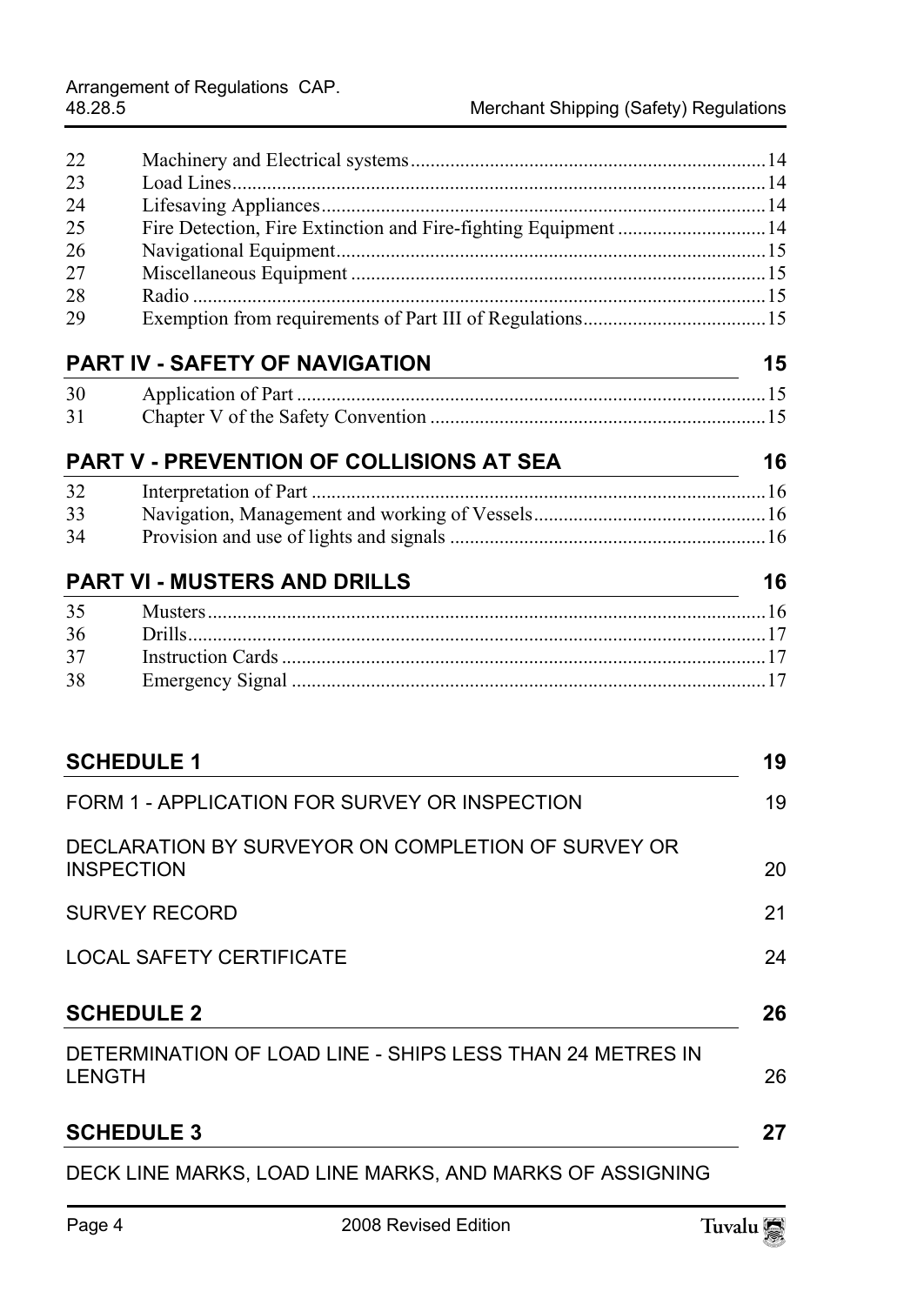| <b>AUTHORITY</b>                                                    | 27 |
|---------------------------------------------------------------------|----|
| <b>SCHEDULE 4</b>                                                   | 28 |
| INTERNATIONAL REGULATIONS FOR PREVENTING COLLISIONS AT<br>SEA, 1972 | 28 |
| <b>SCHEDULE 5</b>                                                   | 29 |
| <b>FEES</b>                                                         | 29 |
| <b>Supporting Documents</b>                                         |    |
| <b>ENDNOTES</b>                                                     | 30 |

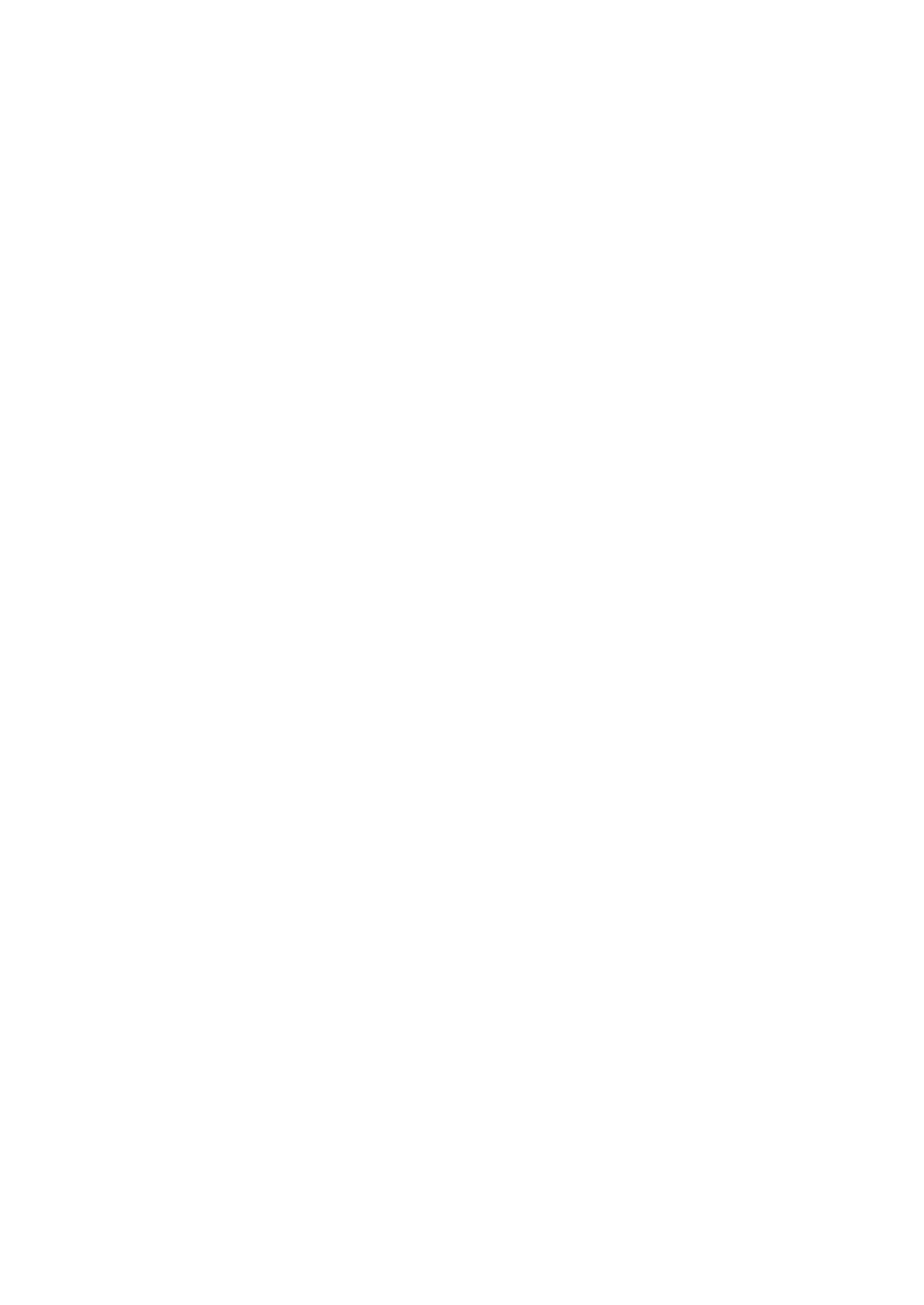

# **MERCHANT SHIPPING (SAFETY) REGULATIONS**

### **MADE UNDER SECTION 141 OF THE MERCHANT SHIPPING ACT**

# <span id="page-6-1"></span><span id="page-6-0"></span>**PART I - PRELIMINARY**

#### **1 Citation**

<span id="page-6-2"></span>These Regulations may be cited as the Merchant Shipping (Safety[\) R](#page-29-0)egulations.

#### **2 Interpretation**

(1) In these Regulations, unless the context otherwise requires —

"**the Act**" means the Merchant Shipping Act;**<sup>1</sup>**

"**the Code**" means the South Pacific Maritime Code published by the South Pacific Bureau for Economic co-operation, Suva (now known as South Pacific Forum Secretariat) in 1986, as amended from time to time;

**"hull**" includes all structural members of a vessel, hull plating, frames, beams, girders, deck plating, deck planking, bulkheads, decks, tanks, superstructures, deckhouses, masts, rigging, rudders, anchors and cables;

"**load line**" includes all closing devices, watertight doors, scuttles, hatch covers, shipside doors, shipside openings, shipside fittings, skylights, freeing ports, air pipes, sounding pipes, ventilators, marking of load lines, means of crew protection on exposed decks and provision of stability data;

"**machinery**" includes all main propulsion machinery of a ship, steering gear, generators, prime movers, fire pumps, bilge pumps, ballast pumps, circulating pumps, shafts, piping systems, propellers, switchboards, electrical equipment, boilers, pressure vessels, windlasses and means of crew protection in machinery spaces;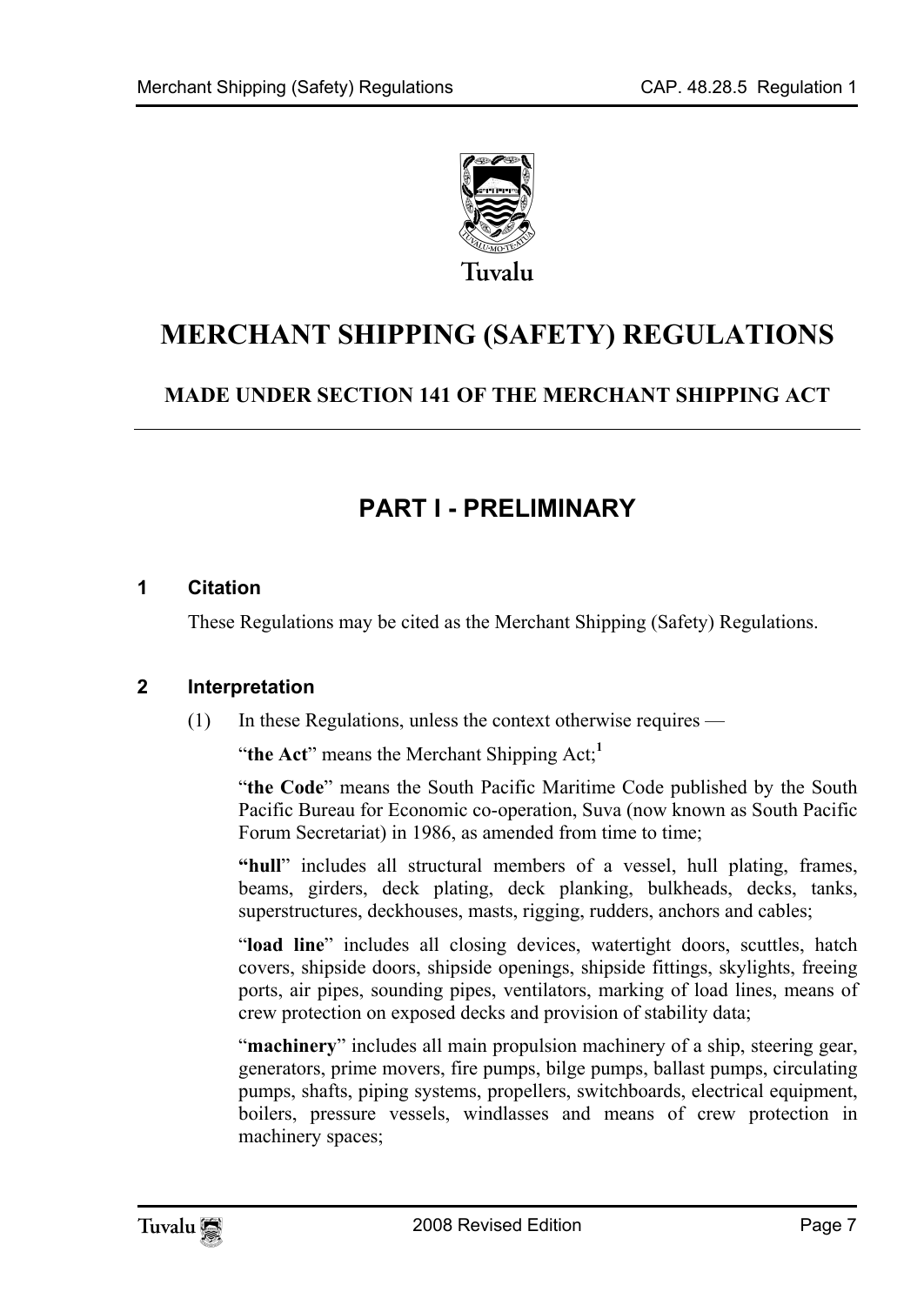"**radio**" includes radio installations, radio equipment for life boats and survival craft, emergency position - indicating radio beacons and means of radio operation;

"**safety equipment**" includes lifesaving appliances, fire-fighting appliances, navigational equipment, lights, sound signals, gangways, pilot ladders and mooring lines";

"ship" has the meaning assigned by the Act, except that the expression does not include a Safety Convention Ship or a fishing vessel; and

<span id="page-7-0"></span>"**Survey section**" has the meaning assigned by regulation 9(2).

(2) A reference in these Regulations to a Form identified by a number is a reference to the Form so numbered in Schedule 1 to these Regulations.

#### **3 Ship not to go to sea without Local Safety Certificate**

- (1) Subject to regulation 4, a ship shall not go to sea unless there is in force in respect of the ship a local safety certificate.
- <span id="page-7-1"></span>(2) Where a ship goes to sea in contravention of sub-regulation (1), the owner or master is guilty of an offence and liable on conviction to a fine of not more than \$2,000.

#### **4 Circumstances in which ship may go to sea without Local Safety Certificate**

- (1) This regulation applies where a ship is not
	- (a) registered under this Act; or
	- (b) a Load Line Convention ship; or
	- (c) a Safety Convention ship.
- (2) This regulation applies where the Harbour Master is satisfied that a ship may proceed to sea without danger to —
	- (a) the ship;
	- (b) passengers; or
	- (c) the crew of the ship.
- (3) Where this regulation applies, the Harbour Master may
	- (a) notwithstanding any other requirement of these Regulations; and
	- (b) subject to such conditions as he thinks fit to impose,

allow the ship to go to sea without a local safety certificate.

(4) Where, under sub-regulation (3), the Harbour Master allows a ship to go to sea without a local safety certificate, he shall give to the master of the ship a written statement setting out —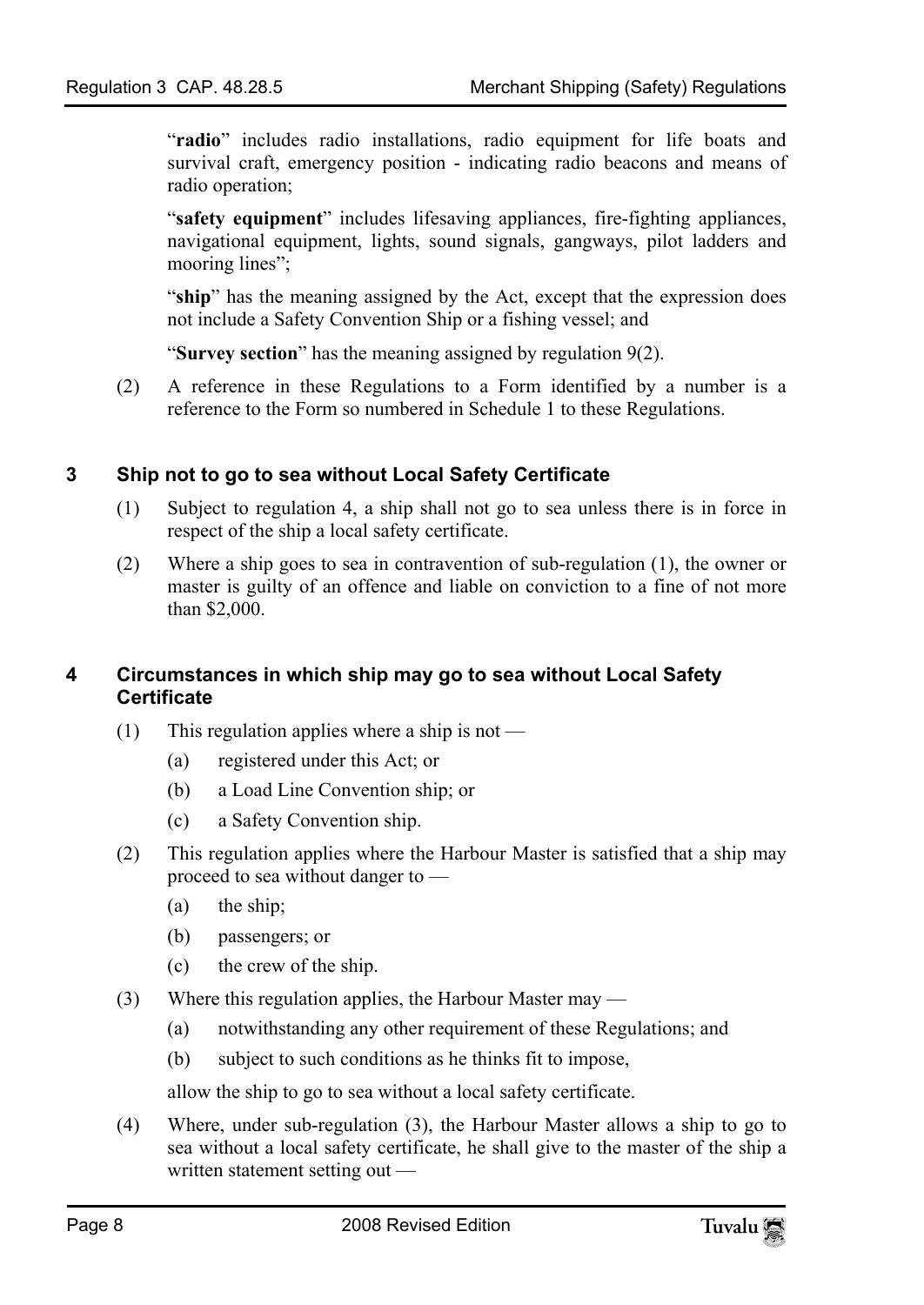- <span id="page-8-0"></span>(a) the circumstances of the case; and
- (b) the conditions, if any, under which the ship is allowed to go to sea.

#### **5 Production of certificates**

- (1) The Harbour Master may, before a ship goes to sea, direct the master of the ship to produce to him —
	- (a) a local safety certificate required under these Regulations to be in force in respect of the ship; or
	- (b) a written statement referred to in regulation 4(3).
- <span id="page-8-1"></span>(2) A master of a ship who refuses, or fails without reasonable cause, to comply with a direction given under sub-regulation (1) is guilty of an offence and liable on conviction to a fine of not more than \$2,000.

#### **6 Powers of Surveyor**

- $(1)$  A surveyor, at any reasonable time, may
	- (a) go on board a ship and inspect the ship;
	- (b) require any certificate, or other document relating to the ship, to be produced to him; and
	- (c) upon giving reasonable notice to the owner or agent of the ship concerned, enter any premises and make such investigations as he considers necessary.
- (2) A surveyor shall not, in exercising his powers under this regulation, unnecessarily —
	- (a) detain a ship; or
	- (b) delay a ship from going to sea.
- $(3)$  A person who
	- (a) obstructs or hinders a surveyor in the exercise of his powers under this regulation; or
	- (b) refuses, or fails without reasonable cause, to comply with any requirements made by a surveyor under this regulation,

<span id="page-8-2"></span>is guilty of an offence and liable on conviction to a fine of not more than \$2,000.

#### **7 Special Examination of ships**

(1) For the purpose of a survey or of an inspection of a ship, the Harbour Master may, if he thinks fit, direct an owner or the master of the ship to have the  $ship -$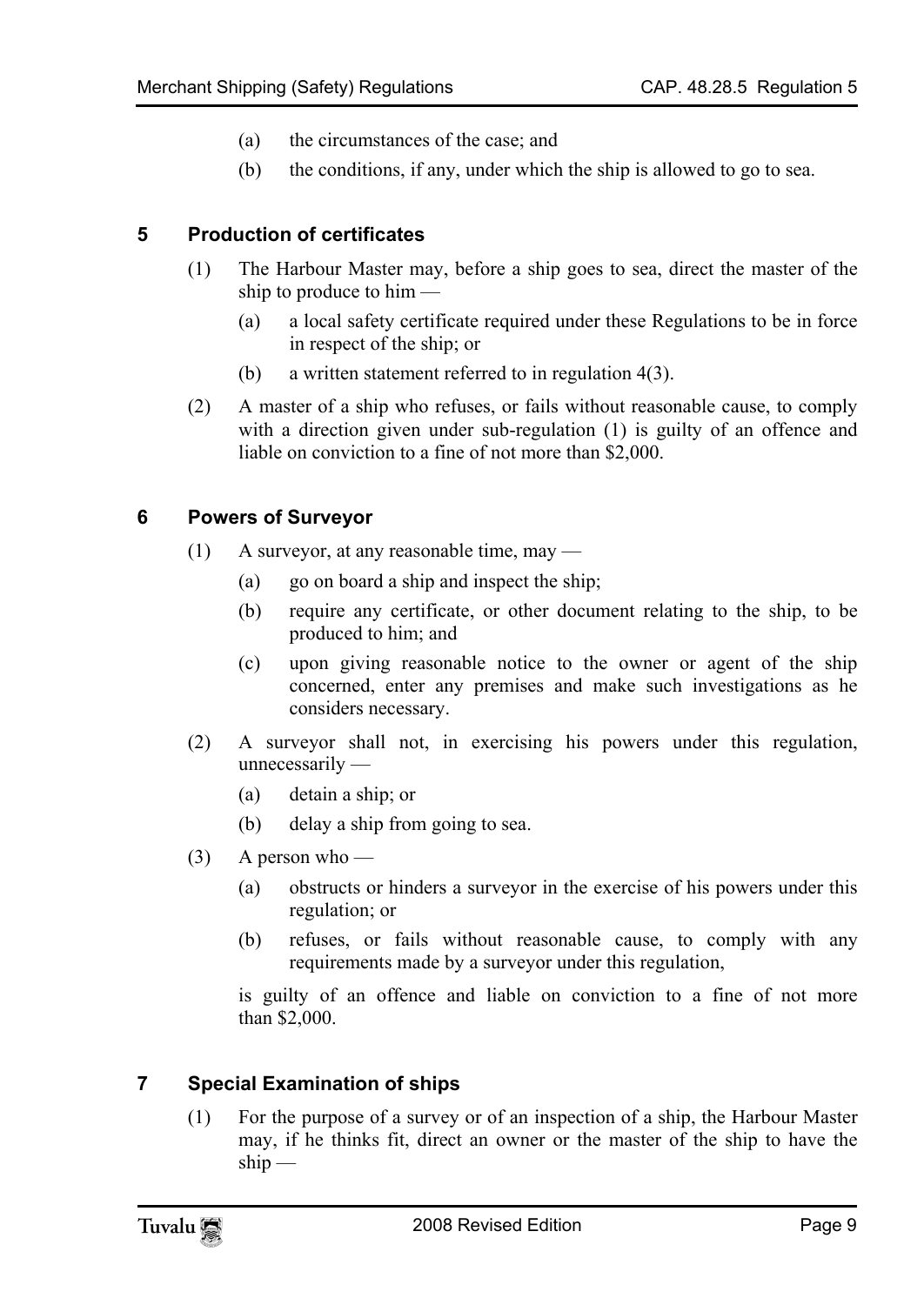- (a) slipped;
- (b) taken into dock; or
- <span id="page-9-0"></span>(c) otherwise dealt with.
- (2) A person who refuses, or fails without reasonable cause, to comply with a direction under sub-regulation (1) is guilty of an offence and liable on conviction to a fine of not more than \$2,000.

#### **8 Notification of change in condition of ship**

Where the efficiency or safety of a ship, in respect of which a local safety certificate has been issued, is impaired because of —

- (a) replacement of, or damage or alteration to, a part of the ship; or
- <span id="page-9-1"></span>(b) any other circumstances,

an owner or the master of the ship who fails, without reasonable cause, within seven days to notify the Harbour Master of that fact or those circumstances is guilty of an offence and liable on conviction to a fine of not more than \$500.

# <span id="page-9-2"></span>**PART II - SURVEYS AND CERTIFICATES**

#### **9 Requirement for ship to be surveyed**

- (1) A ship is subject to survey in respect of
	- (a) safety equipment;
	- (b) hull;
	- (c) load line;
	- (d) machinery;
	- (e) radio; and
	- (f) passenger's accommodation.
- (2) Each of the matters referred to in sub-regulation (1) shall be known as a Survey Section.
- (3) A ship shall be surveyed
	- (a) before the issue; and
	- (b) periodically during the currency,

of a local safety certificate, in respect of the ship.

- (4) The Harbour Master may direct that a ship be surveyed where
	- (a) any material alteration is made to the ship; or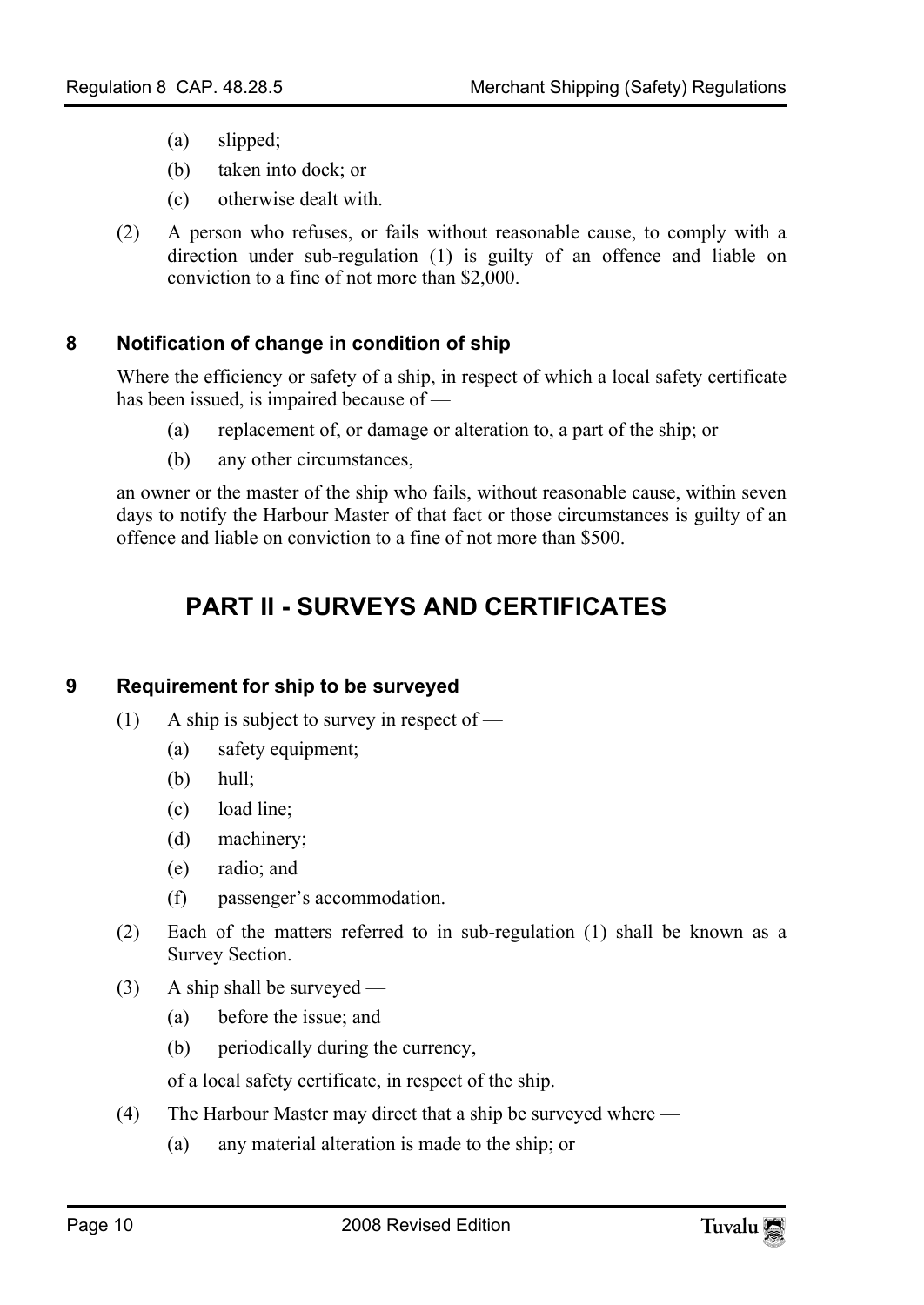- <span id="page-10-0"></span>(b) the ship sustains damage or accident which affects, or may affect, the safety of the ship.
- (5) A survey referred to in sub-regulation (3) (b) shall be known as a periodic survey and shall be carried out as provided in regulation 13.

#### **10 Application for survey**

- (1) Where an owner or the master of a ship seeks the issue of a local safety certificate in respect of the ship, he may apply to the Harbour Master for the ship to be surveyed.
- (2) An application under sub-regulation (1) shall be in Form 1.
- (3) On receipt of an application under sub-regulation (1), the Harbour Master shall nominate a surveyor who may cause the ship to be surveyed.
- <span id="page-10-1"></span>(4) The Harbour Master may require an application for survey to be accompanied by such plans and other documents as are, or to give such information as is, in his opinion, necessary or desirable for the efficient conduct of the survey.

#### **11 Issue of Local Safety Certificate**

- (1) On completion of a survey under regulation 10, a surveyor shall prepare and submit to the Harbour Master —
	- (a) a declaration to the effect in Form 2, provided that no declaration is required in relation to load line in cases where a valid International Load Line Certificate is held; and
	- (b) a Survey Record to that effect in Form 3.
- (2) The Harbour Master, where he
	- (a) has received the  $-$ 
		- (i) report referred to in sub-regulation (1); and
		- (ii) a Survey Record; and
	- (b) is satisfied that the ship complies with the requirements of these Regulations,

<span id="page-10-2"></span>shall, subject to such conditions (if any) as he thinks fit, grant a local safety certificate in Form 4 in respect of the ship.

#### **12 Survey Record**

(1) A copy of a Survey Record prepared under regulation 11 shall be supplied to the owner or master of the ship concerned and shall be made available to any person authorised by the Harbour Master for inspection or endorsement.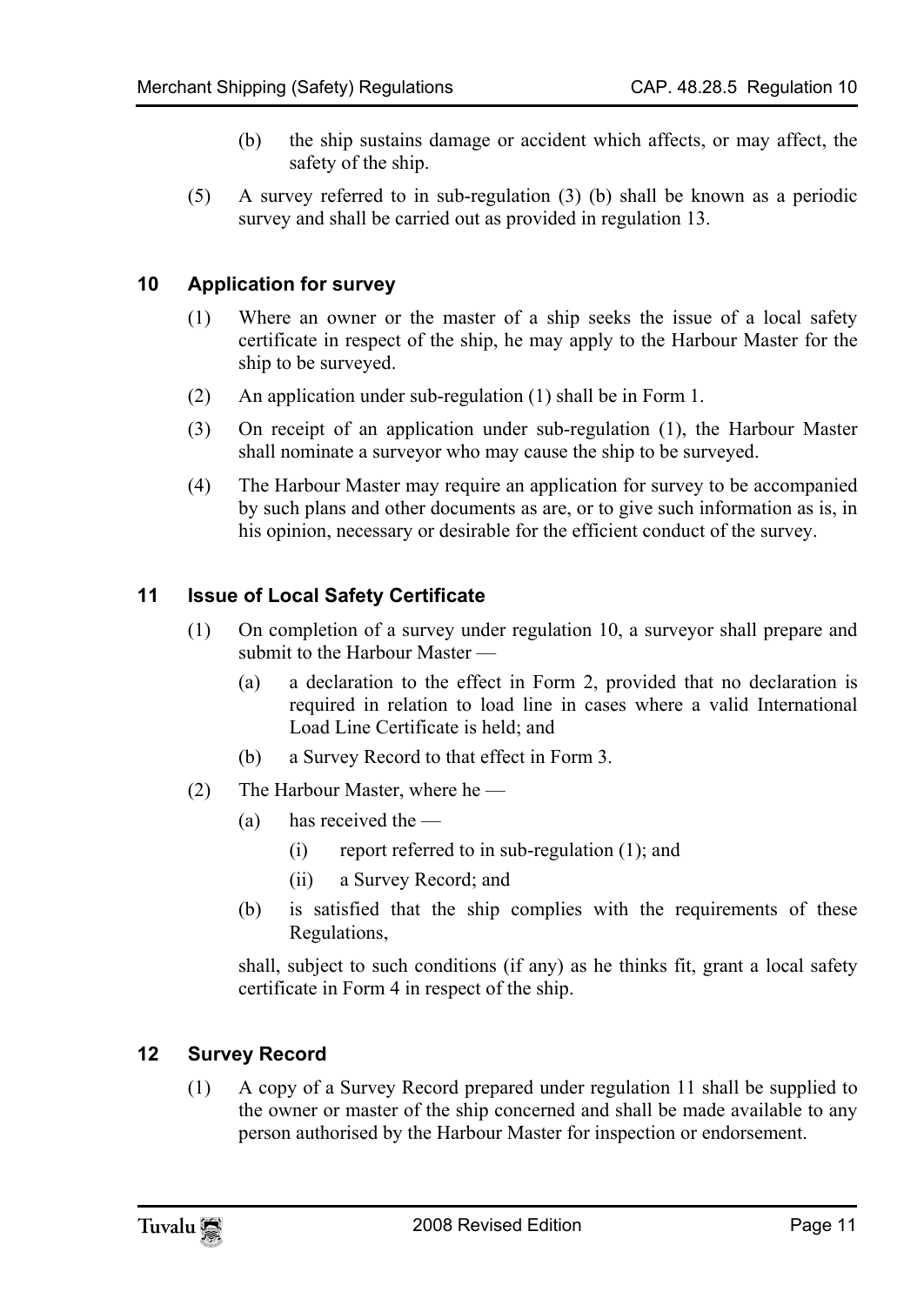<span id="page-11-0"></span>(2) A surveyor who has carried out a survey shall endorse upon the Survey Record the results of that survey.

#### **13 Periodic Surveys**

- (1) On the issue of a local safety certificate in respect of a ship, the Harbour Master shall, in respect of each survey section, nominate the date upon which the survey section shall, subject to this section, be surveyed in each subsequent year.
- <span id="page-11-1"></span>(2) In nominating the dates in respect of each survey section under sub-regulation (1), the Harbour Master shall have regard to the provisions of sections 4.1 and 4.2 of Part I, Chapter 3 of the Code.

#### **14 Form and Duration of Local Safety certificate**

- (1) A local safety certificate shall be in Form 4.
- (2) Subject to any suspension or cancellation under regulation 19, or any endorsement under sub-regulation (3), a local safety certificate shall remain in force for a period not exceeding four years from the date upon which it is granted.
- <span id="page-11-2"></span>(3) Notwithstanding sub-regulation (2), where, in the opinion of the Harbour Master, it would be reasonable to do so, he may, by endorsement on a local safety certificate in respect of a ship, grant an extension of the duration of the certificate for a period not exceeding three months after the date on which the certificate would otherwise expire.

#### **15 Periodic Survey Endorsement**

The Harbour Master shall, where —

- (a) a periodic survey of a ship has been carried out; and
- <span id="page-11-3"></span>(b) he is satisfied that, in respect of the ship, there has been compliance with the requirements of these Regulations,

endorse the certificate of the ship accordingly.

#### **16 Guidelines for surveys**

The scope of work to be carried out at annual and periodic surveys is indicated in schedule 3 to Part I of Chapter 3 of the Code.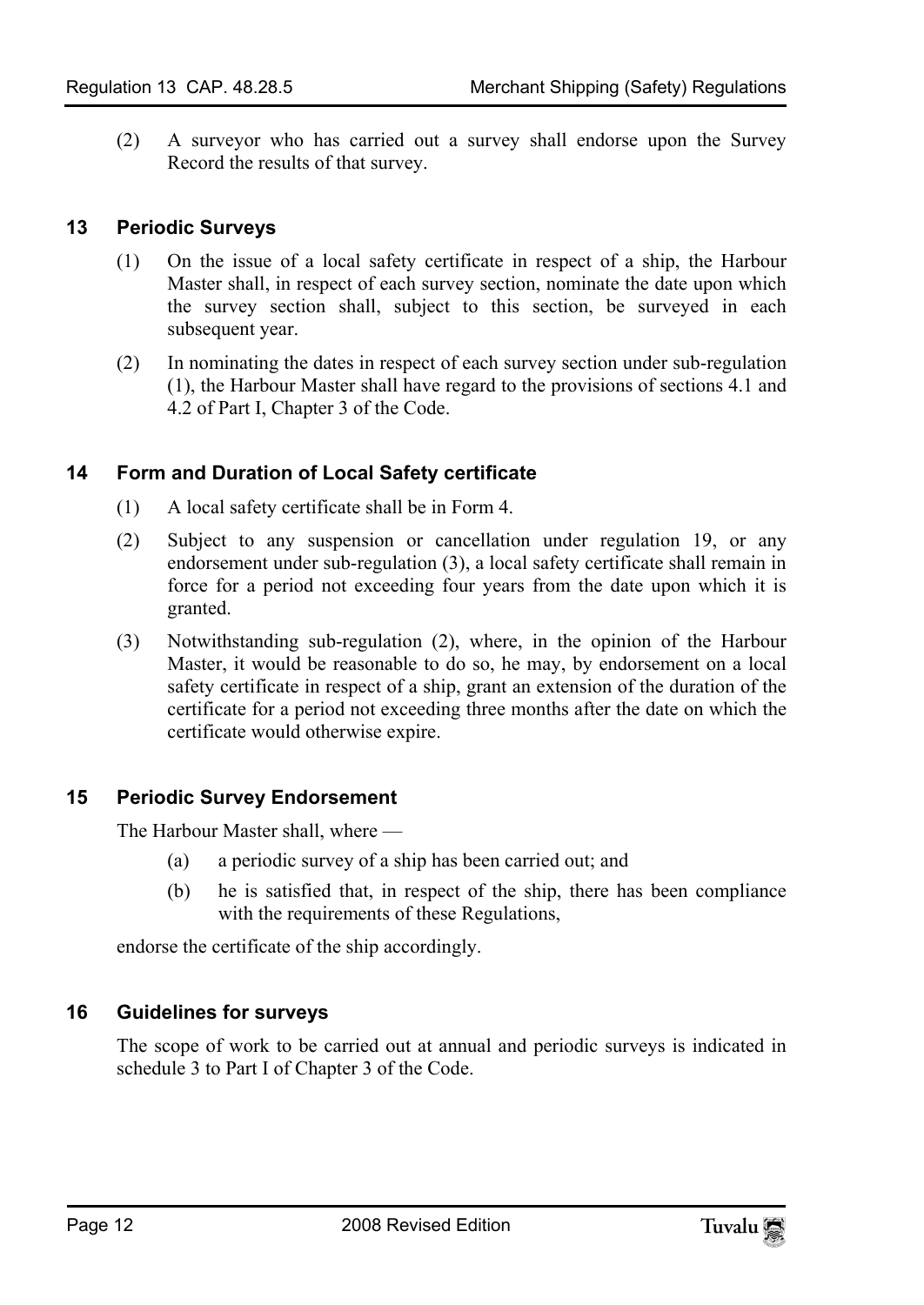#### **17 Dispensation from survey**

<span id="page-12-1"></span><span id="page-12-0"></span>The Harbour Master may accept a local safety certificate or certificate of inspection or its equivalent issued by the marine authority of another state and dispense with the survey of that vessel during the current validity of that certificate.

#### **18 Survey Fees**

<span id="page-12-2"></span>The owner of a vessel shall on the first issue of a local safety certificate and, where the certificate remains in force, on the expiration of each subsequent period of 12 months after the date of issue, pay the fees specified in Schedule 6.

#### **19 Suspension or cancellation of certificate**

Where, in respect of a ship, the Harbour Master is not satisfied that there has been compliance with the requirements of these Regulations, he may —

- <span id="page-12-3"></span>(a) suspend the local safety certificate of the ship until he is so satisfied; or
- <span id="page-12-4"></span>(b) cancel the local safety certificate of the ship.

#### **20 Exemptions from surveys and inspections**

The Harbour Master may, subject to such conditions as he thinks fit, exempt a ship, or a particular class of ship, from compliance with any requirement of this Part relating to surveys and inspections.

## <span id="page-12-5"></span>**PART III - REQUIREMENTS FOR CONSTRUCTION, MACHINERY AND EQUIPMENT**

#### **21 Construction and stability**

- (1) The requirements for the construction of a ship and the provision of adequate stability for her service conditions shall be to the satisfaction of the Harbour Master and in accordance with the provisions of Part 2 of Chapter 3 of the Code.
- (2) A classification society referred to in Part 2 of Chapter 3 of the Code means a classification society that is appointed as a surveyor of ships under section 139 of the Act.

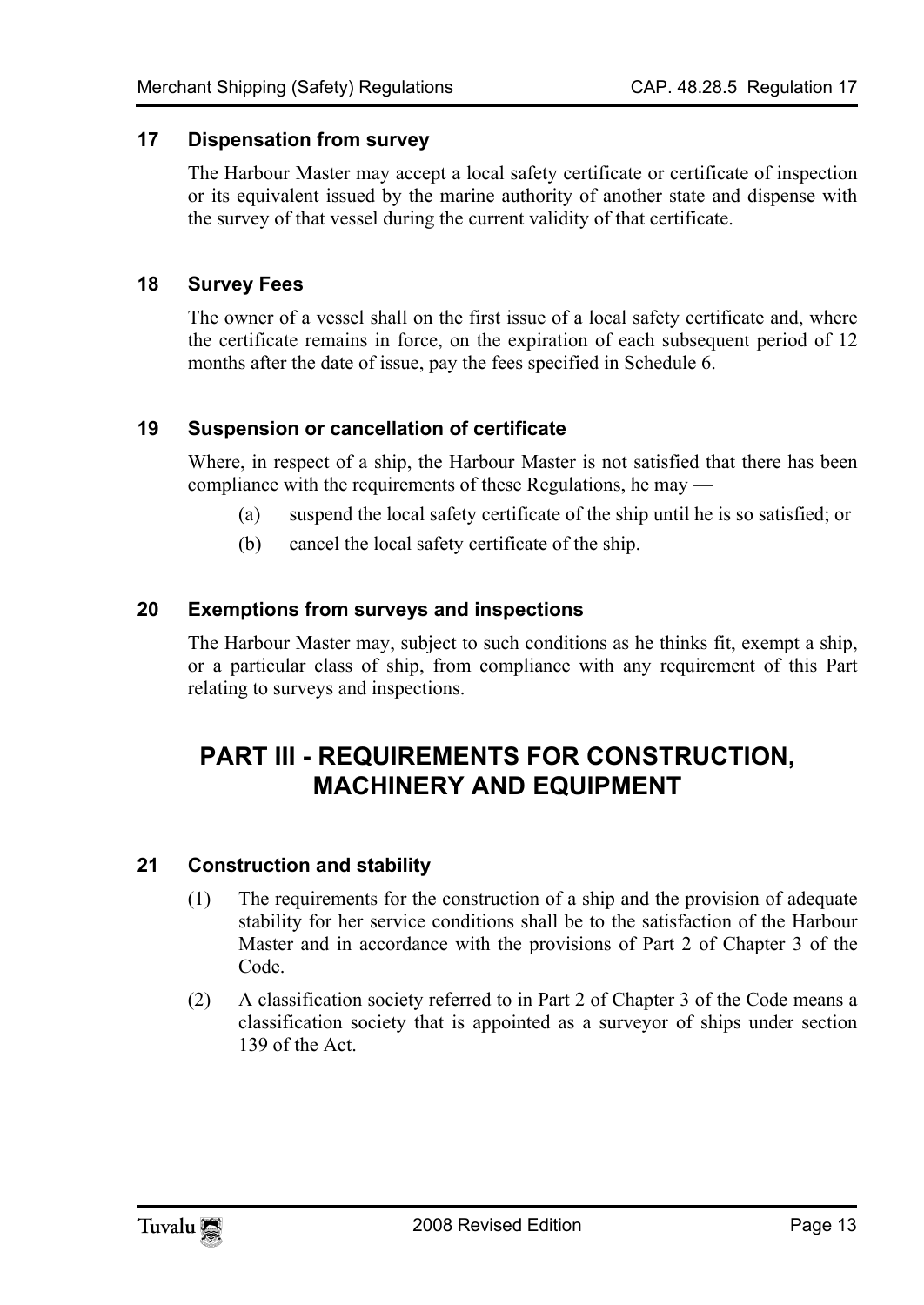#### **22 Machinery and Electrical systems**

<span id="page-13-0"></span>The requirements for the design, fitting, carriage and operation of machinery and electrical systems in a ship shall be to the satisfaction of the Harbour Master and in accordance with the provisions of Part 3 of Chapter 3 of the Code.

#### **23 Load Lines**

- (1) In this regulation, unless the contrary intention appears:
	- (a) "**ship**" does not include a ship that is a Load Line Convention ship or in respect of which a valid International Load Line Certificate or International Load Line Exemption Certificate is in force; and
	- (b) "**length**" has the same meaning as in Part 4 of Chapter 3 of the Code.
- (2) The load line of a ship that is 24 metres or more in length shall be determined in accordance with the Regulations made under the Load Line Convention.
- (3) The load line of a ship that is less than 24 metres in length shall be determined in accordance with the requirements set down in Schedule 2 to these regulations.
- (4) The requirements for surveys and inspections of load lines of ships shall be those set down in Part II of these regulations.
- (5) The requirements for marking of the load line of a ship, the deck line mark and the mark of the assigning authority shall be in accordance with the provisions of Part 4 of Chapter 3 of the Code as specified in Schedule 3 to these regulations.
- <span id="page-13-1"></span>(6) Load lines that have been assigned to existing ships may be accepted by the Harbour Master, Subject to the conditions set down in Part 4 of Chapter 3 of the Code.

#### **24 Lifesaving Appliances**

<span id="page-13-2"></span>The lifesaving appliances to be carried in a ship shall be to the satisfaction of the Harbour Master and in accordance with the provisions of Part 5 of Chapter 3 of the Code.

#### **25 Fire Detection, Fire Extinction and Fire-fighting Equipment**

The systems for the detection and extinction of fires and the equipment for firefighting to be fitted and carried in a ship shall be to the satisfaction of the Harbour Master and in accordance with the provisions of Part 6 of Chapter 3 of the Code.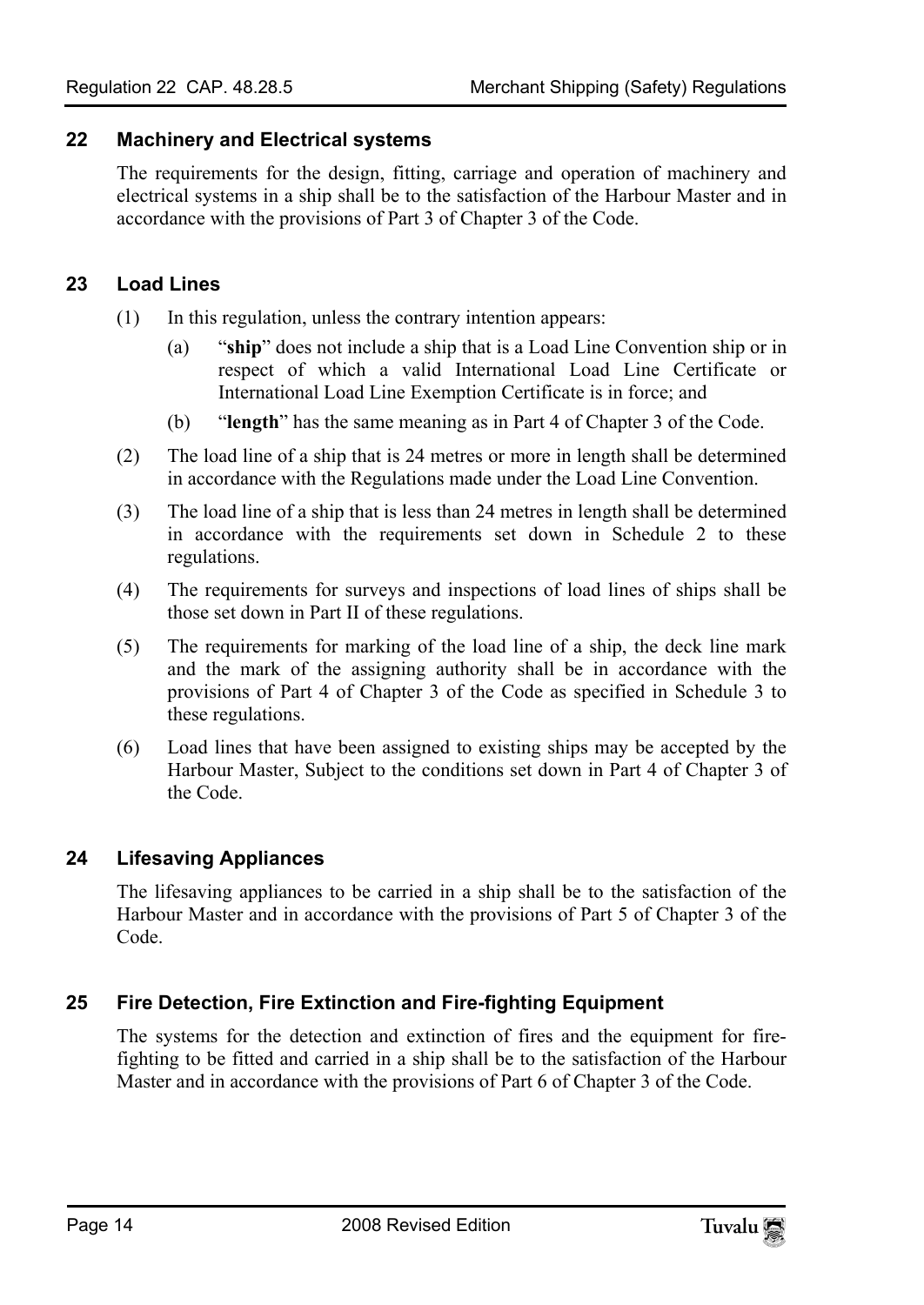#### **26 Navigational Equipment**

<span id="page-14-0"></span>The navigational equipment to be fitted and carried in a ship and the provisions for serviceability and power supply of electronic navigational installations shall be to the satisfaction of the Harbour Master and in accordance with the provisions of Part 7A of Chapter 3 of the Code.

#### **27 Miscellaneous Equipment**

<span id="page-14-1"></span>The miscellaneous safety equipment, including signalling equipment and medicines and medical and surgical stores to be carried in a ship shall be to the satisfaction of the Harbour Master and in accordance with the provisions of Part 7B of Chapter 3 of the Code.

#### **28 Radio**

<span id="page-14-2"></span>The type and number of radio installations and equipment to be fitted and carried in a ship and the duties to be carried out by radiotelephone operators shall be to the satisfaction of the Harbour Master and in accordance with the provisions of Part 8 of Chapter 3 of the Code.

#### **29 Exemption from requirements of Part III of Regulations**

The Harbour Master may, subject to such conditions as he thinks fit exempt a ship or a particular class of ships from compliance with any requirement of this Part.

### <span id="page-14-5"></span><span id="page-14-4"></span><span id="page-14-3"></span>**PART IV - SAFETY OF NAVIGATION**

#### **30 Application of Part**

This Part applies to all ships on all voyages.

#### **31 Chapter V of the Safety Convention**

The requirements of Chapter V of the safety Convention in respect of safety of navigation shall be carried out to the satisfaction of the Harbour Master according to the provisions of that chapter as set down in section 1, Part 10 of Chapter 3 of the Code.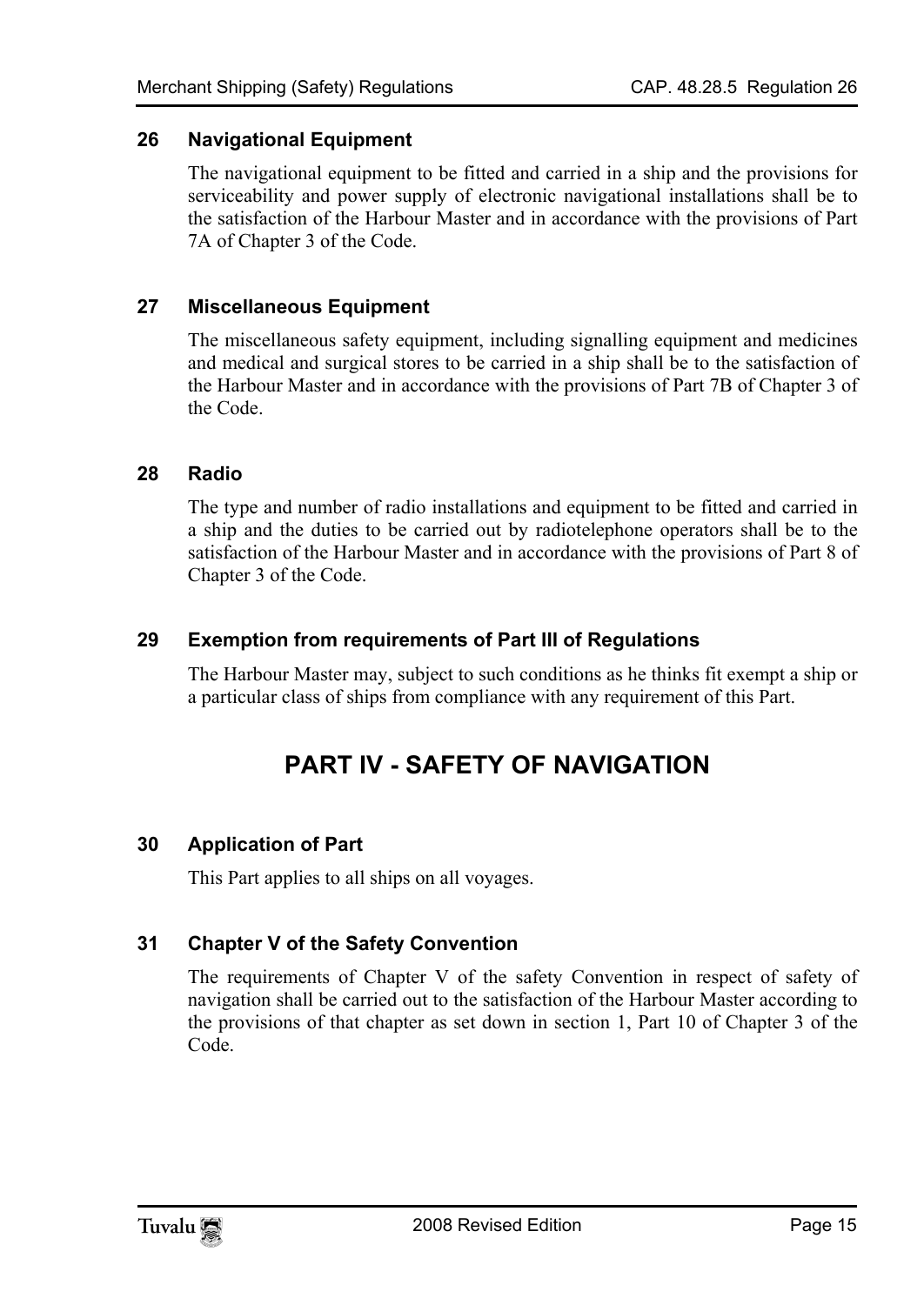# <span id="page-15-1"></span><span id="page-15-0"></span>**PART V - PREVENTION OF COLLISIONS AT SEA**

#### **32 Interpretation of Part**

In this Part —

- (a) "**Collision Regulations**" means the International Regulations for preventing Collisions at Sea 1972, being the rules and annexes attached to the Collisions convention [a copy of which is set out in Schedule 4 to these regulations]; and
- <span id="page-15-2"></span>(b) "**vessel**" means all vessels upon the high seas and in all waters connected therewith navigable by seagoing vessels and includes every description of water craft, including non-displacement craft and seaplanes, used or capable of being used as a means of transportation on water.

#### **33 Navigation, Management and working of Vessels**

<span id="page-15-3"></span>The measures to be observed in the navigation, management and working of a vessel for the prevention of collisions are the measures required by the Collision Regulations [as set down in Schedule 4 to these regulations].

#### **34 Provision and use of lights and signals**

The lights and signals to be provided and used on a vessel are the lights and signals required by the Collision Regulations [as set down in Schedule 4 to these regulations].

# <span id="page-15-5"></span><span id="page-15-4"></span>**PART VI - MUSTERS AND DRILLS**

#### **35 Musters**

- (1) At least once in every four weeks, the master of the ship shall
	- (a) cause the crew to be mustered; and
	- (b) inspect the lifesaving and fire appliances of the ship.
- (2) When a ship leaves a port carrying passengers, the master of the ship must cause each passenger to be —
	- (a) mustered; and
	- (b) informed of the emergency signal referred to in Regulation 38, the method of use of lifejackets and the positions for embarkation into lifeboats and life-rafts; and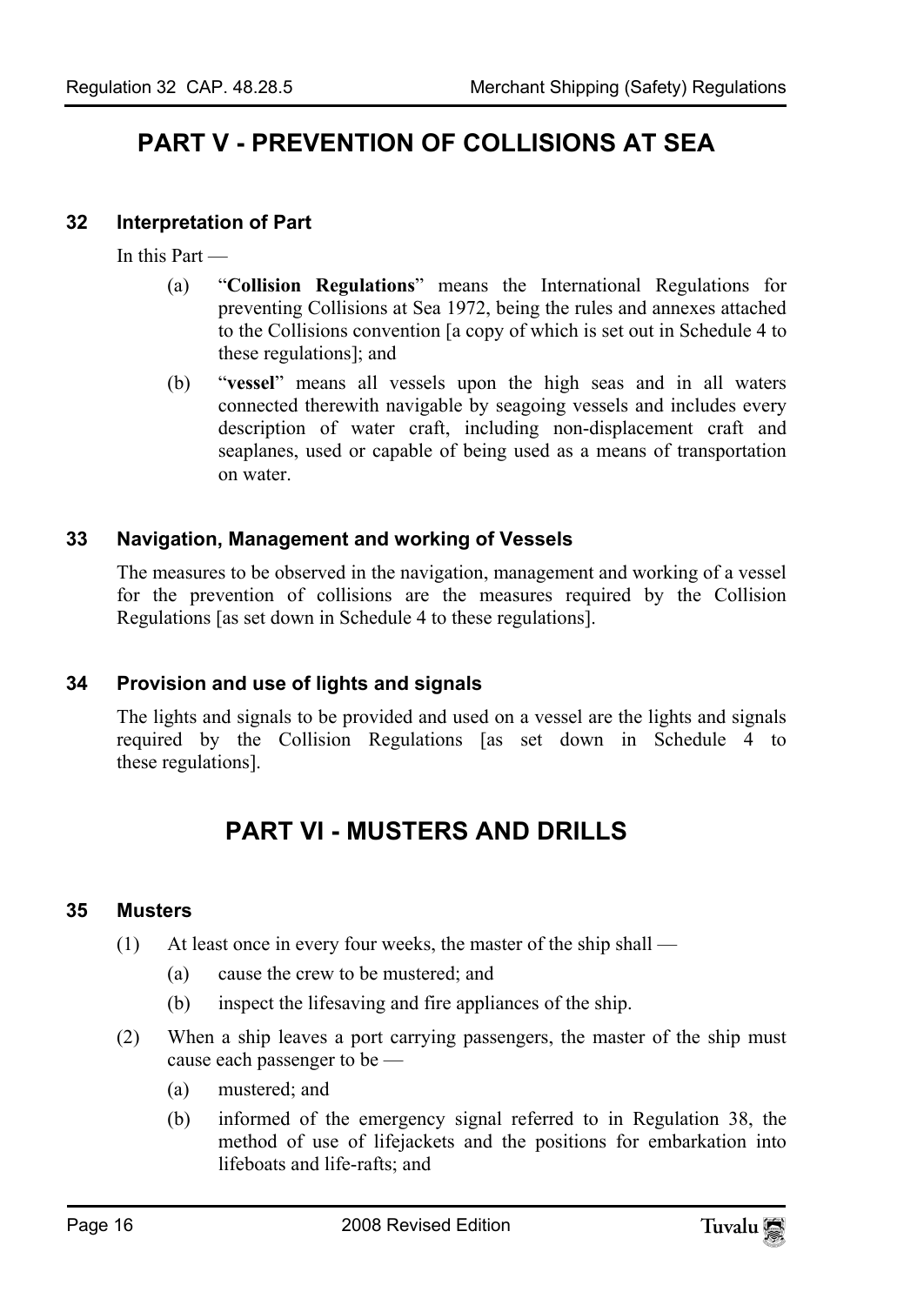- (c) made aware of the instruction cards referred to in paragraph (1) of Regulation 37.
- (3) The master of a ship shall cause a record of all musters and inspections carried out in accordance with this regulation, to be entered in the deck log book of the ship.
- <span id="page-16-0"></span>(4) A master of a ship who fails to comply with a requirement of this regulation is guilty of an offence and liable on conviction to a fine of not more than \$100 .

#### **36 Drills**

- (1) The master of a ship shall cause a boat drill and a fire drill to be carried out on the ship concurrently with the muster required to be held under paragraph (1) of Regulation 35.
- (2) At least once in every period of three months the master of a ship shall cause each lifeboat of the ship to be —
	- (a) swung out to its full extent; and
	- (b) lowered to the water with a launching complement.
- (3) The master of a ship shall cause a fire drill under paragraph (1) to be so held that at least once in every period of three months each item of fire fighting equipment is examined or tested.
- (4) A drill under this regulation must be so arranged that the crew fully understand and are practised in the duties they have to perform in the event of emergency.
- <span id="page-16-1"></span>(5) The master of a ship shall cause all drills carried out under this regulation to be entered in the deck log book of the ship.
- (6) A master of a ship who fails to comply with a requirement of this regulation is guilty of an offence and liable on conviction to a fine of not more than \$100.

#### **37 Instruction Cards**

- (1) Where a ship carries an inflatable life-raft, there shall be displayed in a prominent position on the ship an instruction card giving clear and simple directions for launching the life-raft.
- <span id="page-16-2"></span>(2) There shall be displayed in a prominent position on a ship an instruction card giving clear and simple directions for the use of lifejackets.

#### **38 Emergency Signal**

(1) A ship that is required by these regulations to be fitted with a general alarm bell shall have an emergency signal.

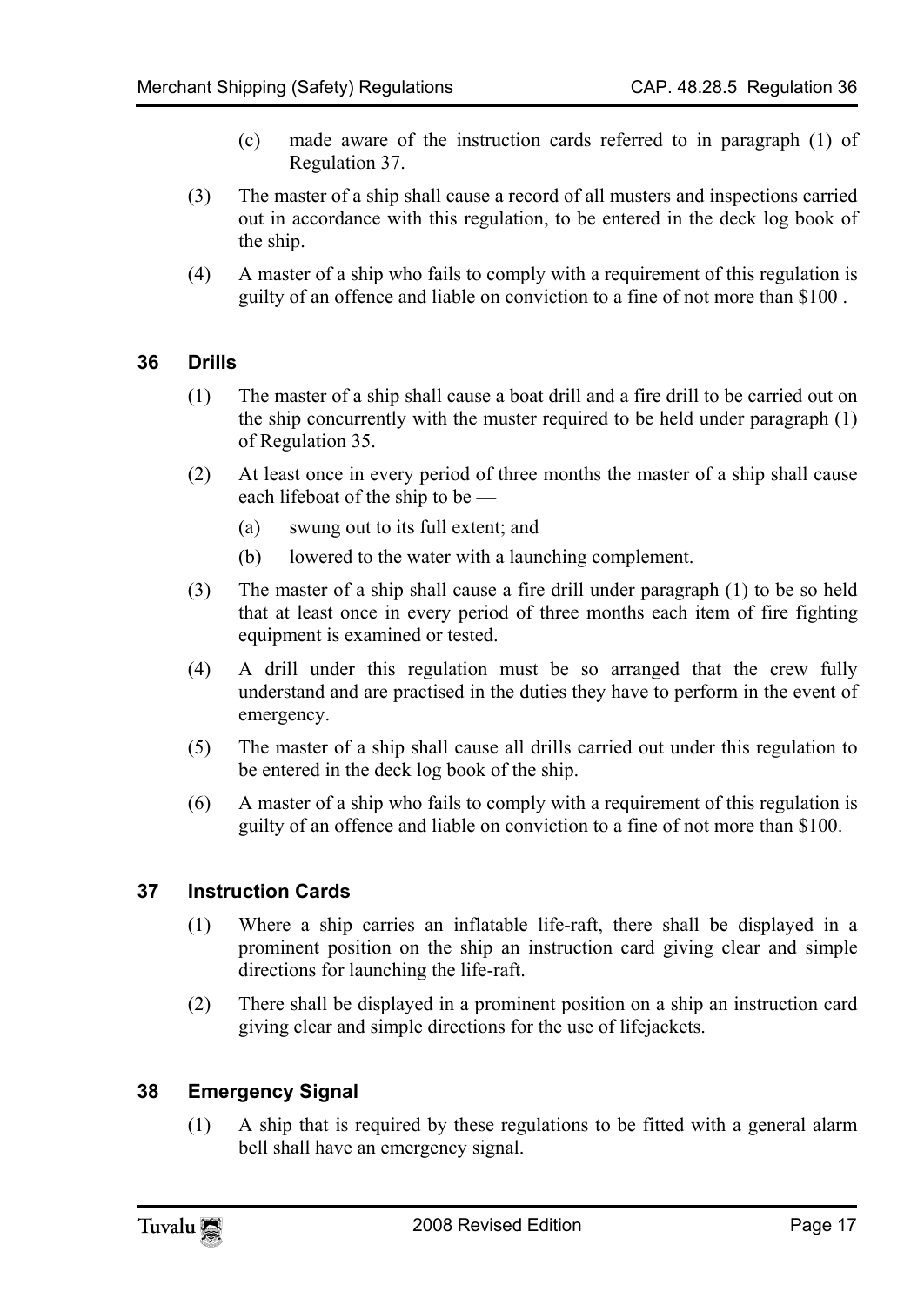(2) The emergency signal referred to in paragraph (1) shall consist of a succession of not less than seven short rings followed by one long ring.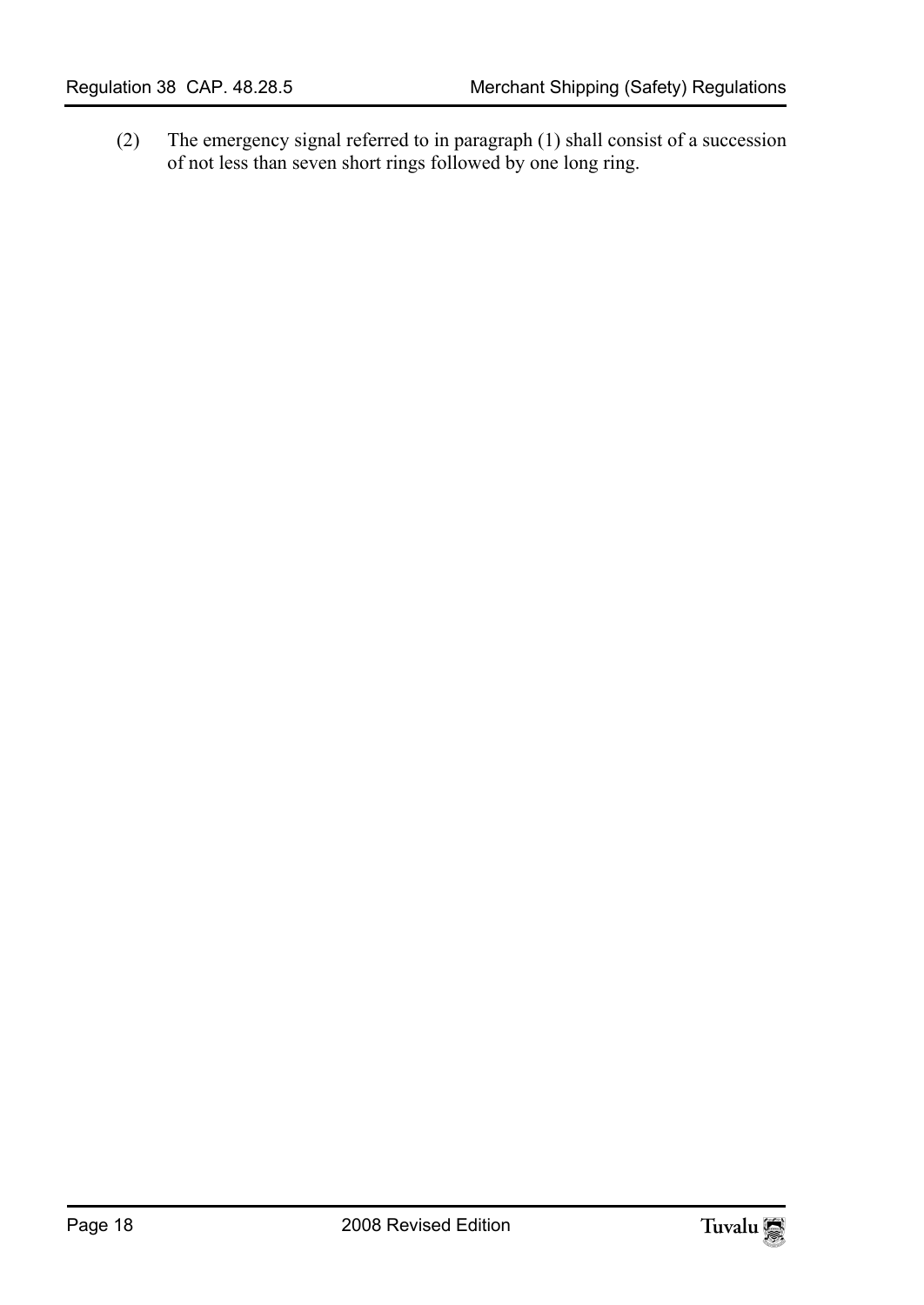#### <span id="page-18-0"></span>**SCHEDULE 1**

<span id="page-18-1"></span>Forms 1-4 Regulation 10

#### **FORM 1 - APPLICATION FOR SURVEY OR INSPECTION**

- 1 Name of Ship.
- 2 Port of registry.
- 3 Registry No. or Official No..
- 4 Registered length.
- 5 Tonnages of ship. Gross .............................Net.
- 6 Name and address of owners or agents .
- 7 Number of crew (including Master) .
- 8 Number of passengers
- 9 Type of ship.
- 10 Build of ship.
- 11 Trade in which ship is engaged .
- 12 Address for delivery of certificate.
- 13 Nature of surveyor inspection required:.
	- (a) for Certificate of Inspection
	- (b) special (in event of damage, accident or alteration to vessel)
- 14 Name of Classification society (if any) .

15 Name of Load line Assigning Authority.

16 Proposed arrangements for surveyor inspection (State place and time of proposed survey.)

..............................................................

Dated ........................................................................... 20.................

**...................................................................** 

*Owner/Master* 

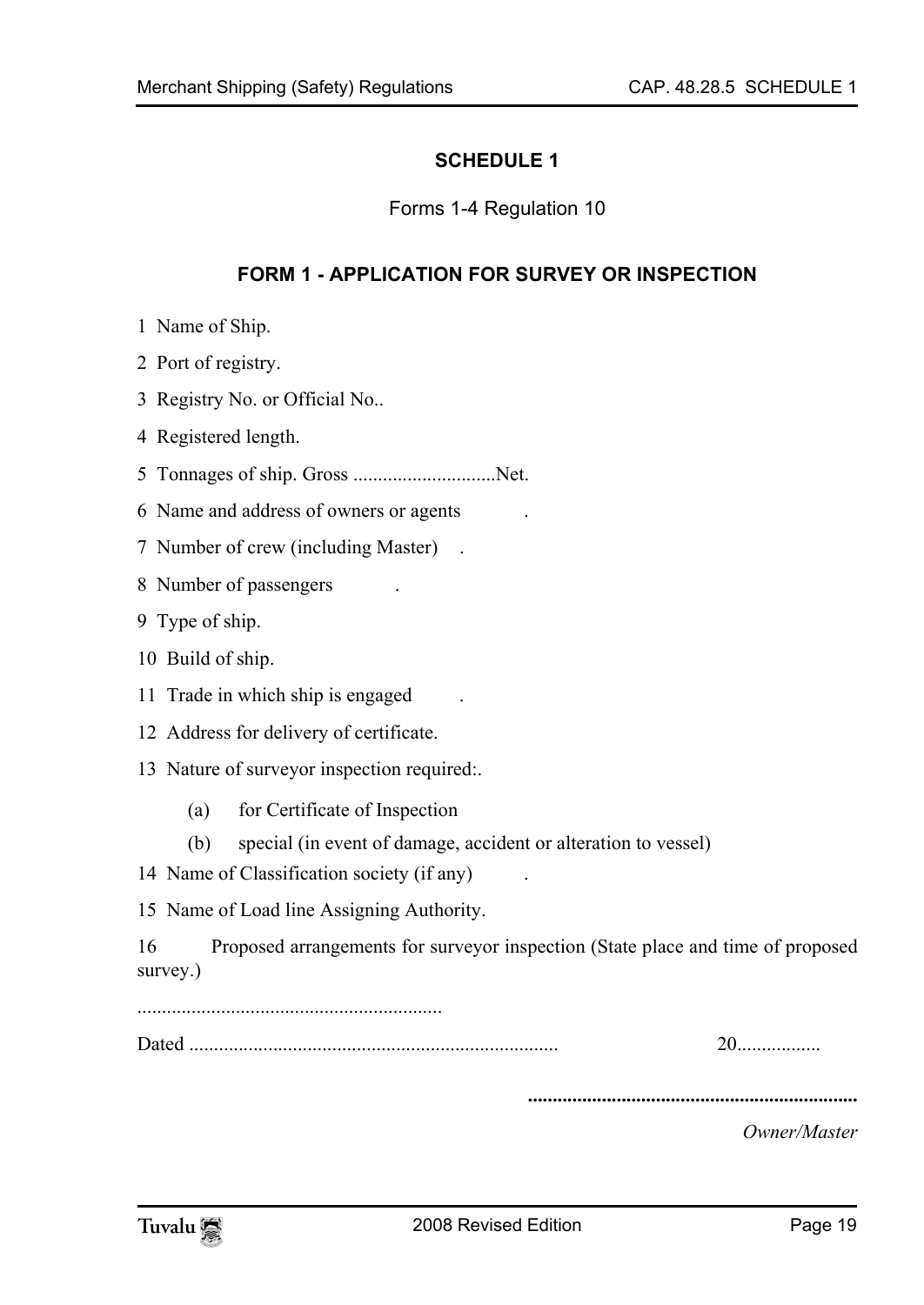#### <span id="page-19-0"></span>Form 2 - Regulation 11

#### **DECLARATION BY SURVEYOR ON COMPLETION OF SURVEY OR INSPECTION**

- 1. Name of ship
- 2. Port of registry
- 3. Registry No. or Official No.
- 4. Name and address of owners or agents
- 5. Number of crew (including Master)
- 6. Number of passengers
- 7. Details of surveyor inspection carried out
- 8. On........, 20...,

 I completed the surveyor inspection of the items referred to above and in respect of those items, declare that the above mentioned ship:

- (a) complies with the requirements of the Merchant Shipping Act; and
- (b) is fit to ply on the following voyages or classes of voyages —

until ........................................................20 ............; and

(c) is fit to carry....................persons.

9. I. a surveyor appointed under the Merchant Shipping Act, declare that all information

and particulars given in the above are true and correct to the best of my knowledge and belief.

Dated ........ 20.................

**...................................................................** 

*(Signature of Surveyor)*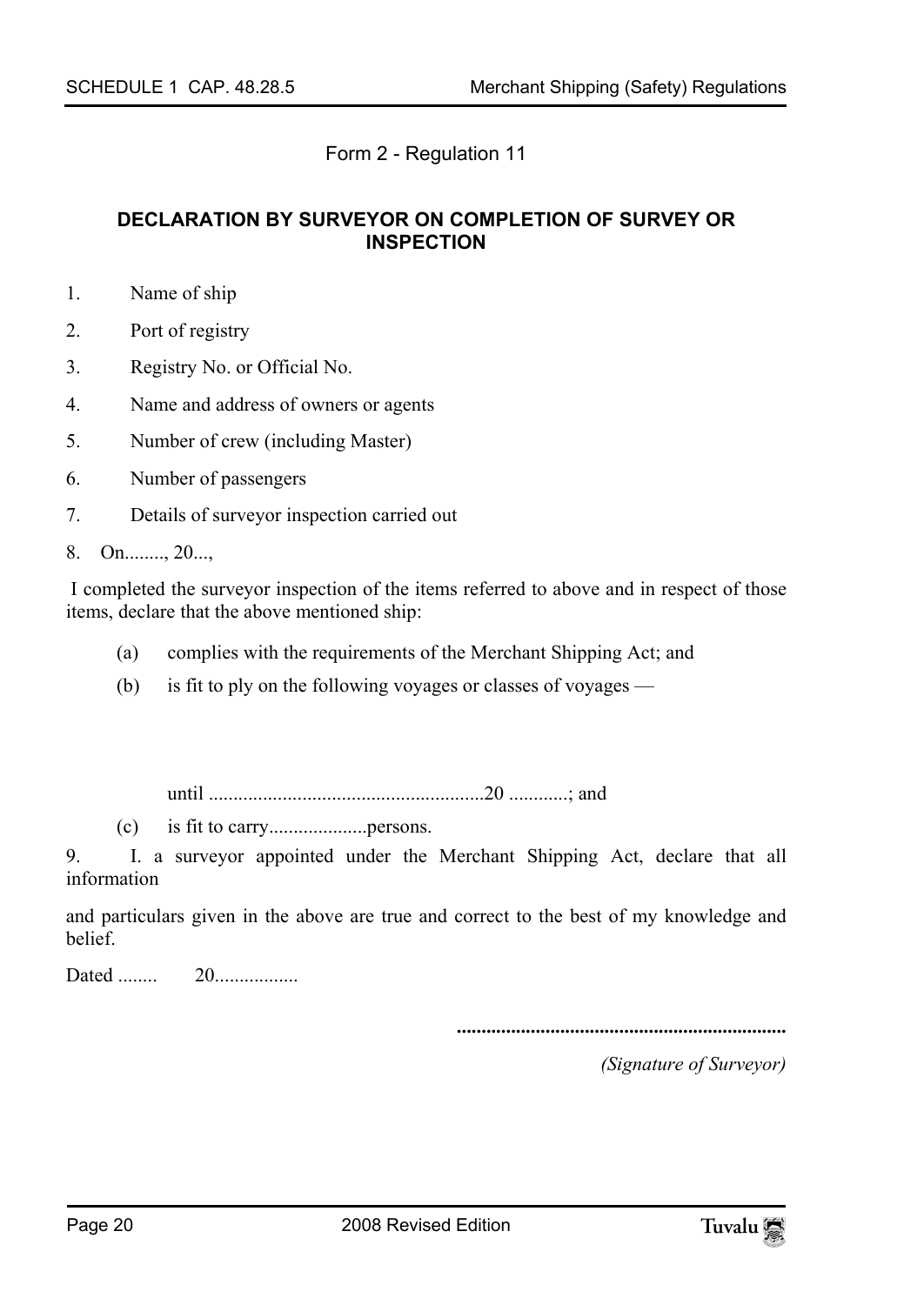Form 3 - Regulation 11

<span id="page-20-0"></span>*(Page 1)* 

### **SURVEY RECORD**

#### PART A

- 1. Name of ship
- 2. Port of Registry
- 3. Registry No. or Official No.
- 4. Registered length
- 5. Tonnages of ship. Gross ....................................Net
- 6. Name and address of owners or agents
- 7. Number of crew (including Master)
- 8. Number of passengers
- 9. Type of ship

#### 10. Build of ship

- 11. Trade in which ship is engaged
- 12. Name of Classification society (if any)
- 13. Name of Load line Assigning Authority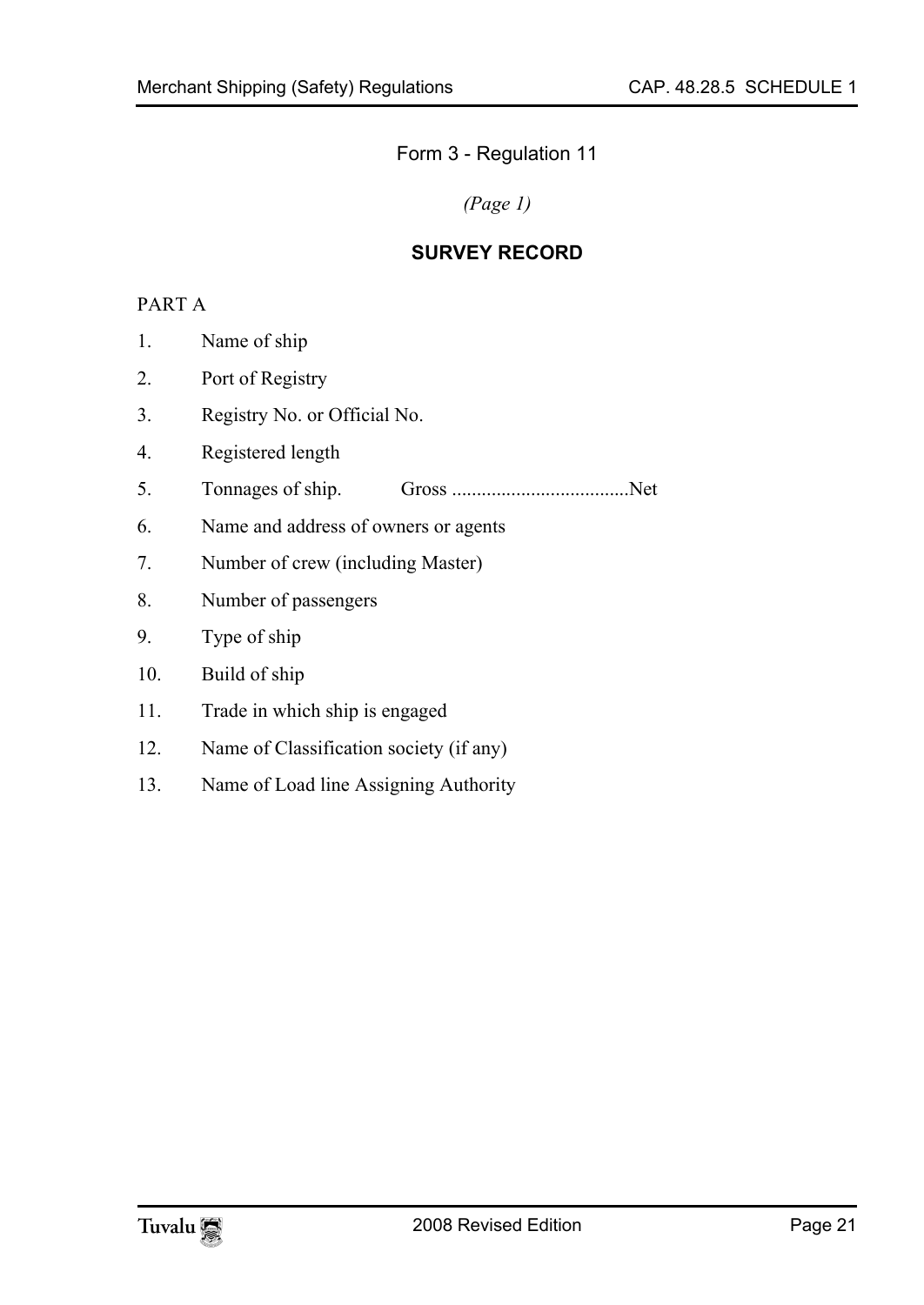*Form 3 (Page 2)* 

#### SURVEY RECORD

#### PART B.

List of items surveyed and record of survey for

- (1) Hull Survey Section
- (2) Machinery Survey section
- (3) Safety Equipment Survey section
- (4) Load line survey section
- (5) Radio Survey Section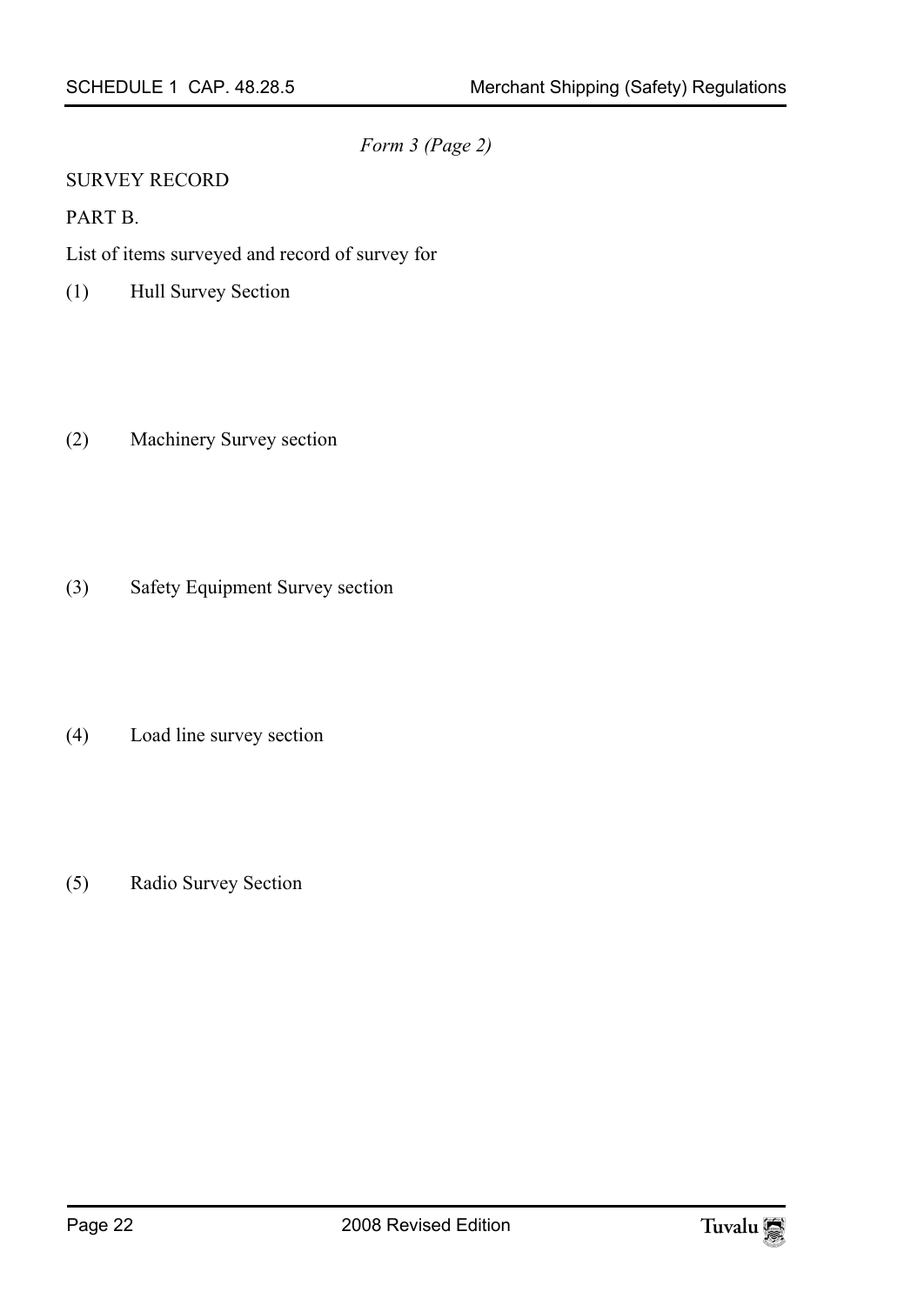*Form 3 (Page 3)* 

#### SURVEY RECORD

PART C.

Record of Additional Surveys. and Surveyors Endorsements

PART D.

Record of Exemptions Issued

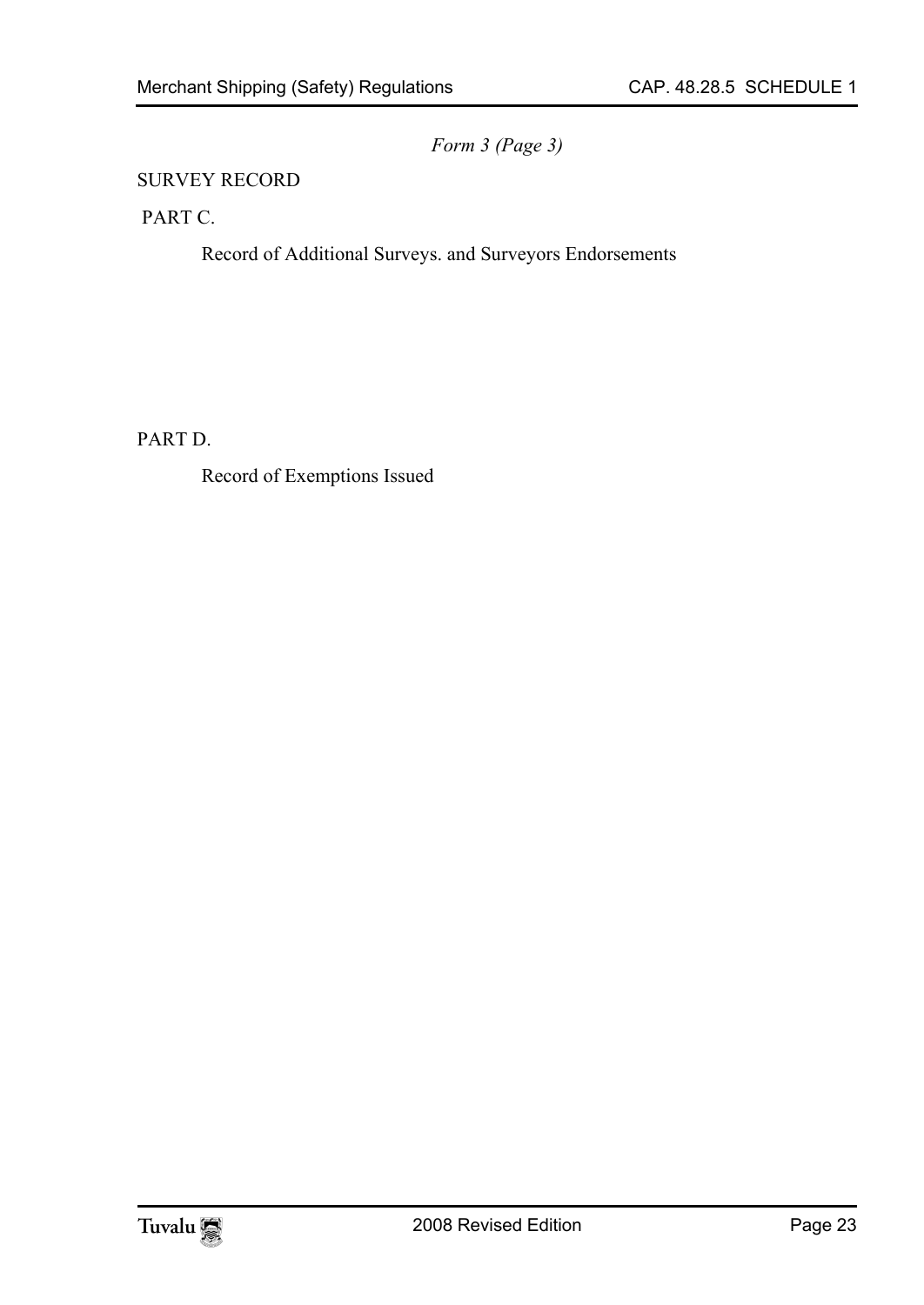Form 4 - Regulation 11

### <span id="page-23-0"></span>TUVALU

#### **LOCAL SAFETY CERTIFICATE**

**CERTIFICATE NO.............................** 

#### PART A - CERTIFICATE

- 1. Name of ship
- 2. Port of Registry
- 3. Registry No. or Official No.
- 4. Registered length
- 5. Tonnages
- 6. Name and address of owners and agents

#### I CERTIFY THAT THE ABOVE DESCRIBED SHIP —

- (a) complies with the Merchant Shipping Act; and
- (b) is fit to carry not more than .......................persons; and
- (c) is fit to ply on the following voyages or classes of voyages —

THIS CERTIFICATE IS VALID UNTIL ............................................., subject to compliance with the following conditions:

Dated ........ 20.................

**..............................................................** 

*Harbour Master*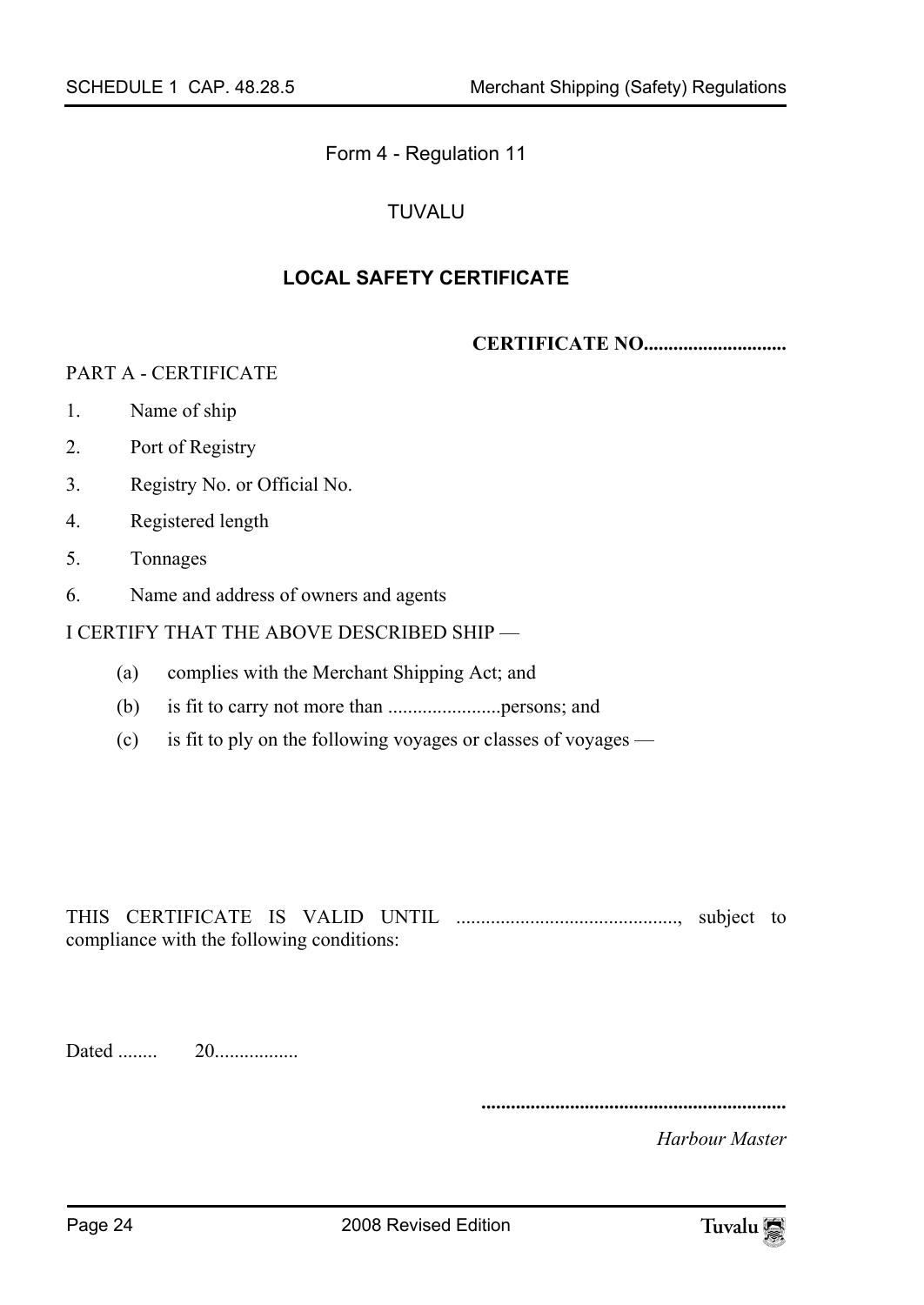*Form 4 (Page 2)* 

#### PART B - PERIODIC SURVEY ENDORSEMENT

| First periodic date | Second periodic date | Third periodic date |
|---------------------|----------------------|---------------------|
|                     |                      |                     |
|                     |                      |                     |
|                     |                      |                     |

Date of endorsement

#### PART C - EXTENSION OF VALIDITY DATE

In pursuance of the powers conferred on me by Regulation 14(3) of the Safety of Vessels Regulations, I grant an extension of the duration of this certificate until.

Date

**..............................................................** 

*Harbour Master* 

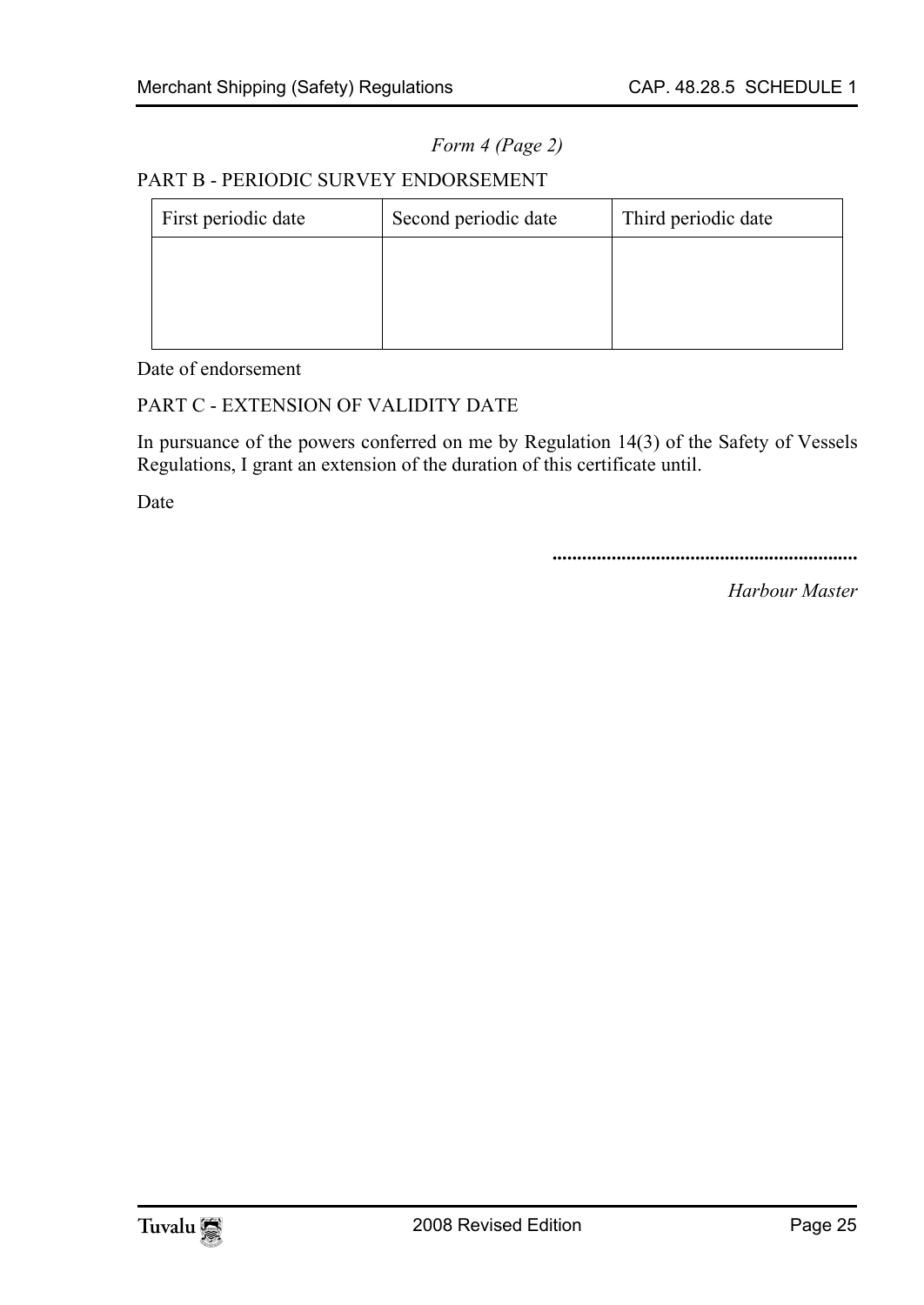#### <span id="page-25-1"></span><span id="page-25-0"></span>**SCHEDULE 2**

#### Regulation 23

#### **DETERMINATION OF LOAD LINE - SHIPS LESS THAN 24 METRES IN LENGTH**

- (1) Computation of Freeboard- The tabular freeboards to be used for ships of less than 24 metres in length shall be:
	- (a) For ships having a continuous watertight deck and where hatchways are secured watertight by steel covers or equivalent means: 200 millimetres;
	- (b) For ships having a continuous watertight deck and where hatchways are secured watertight by wooden boards and tarpaulins: 250 millimetres;
	- (c) For ships which are open or only partly decked: 500millimetres;
	- (d) For ships certified to carry passengers:

The freeboard shall be such that, if all the passengers which the ship is certified to carry, are placed on one extreme side of the ship on the uppermost deck while the ship is in its fully loaded condition, the resultant list shall not submerge the load line by more than 50% of the assigned freeboard.

Freeboard additional to that required by paragraphs (a), (b) or (c) above shall be assigned as necessary to meet this criterion.

(For the purposes of this Schedule, 13.6 persons shall be assumed to have a weight of one ton.)

(2) Conditions of Assignment- The conditions of assignment for ships of less than 24 metres in length shall be those set out in Schedule 2 of Part 4, Chapter 3 of the Code.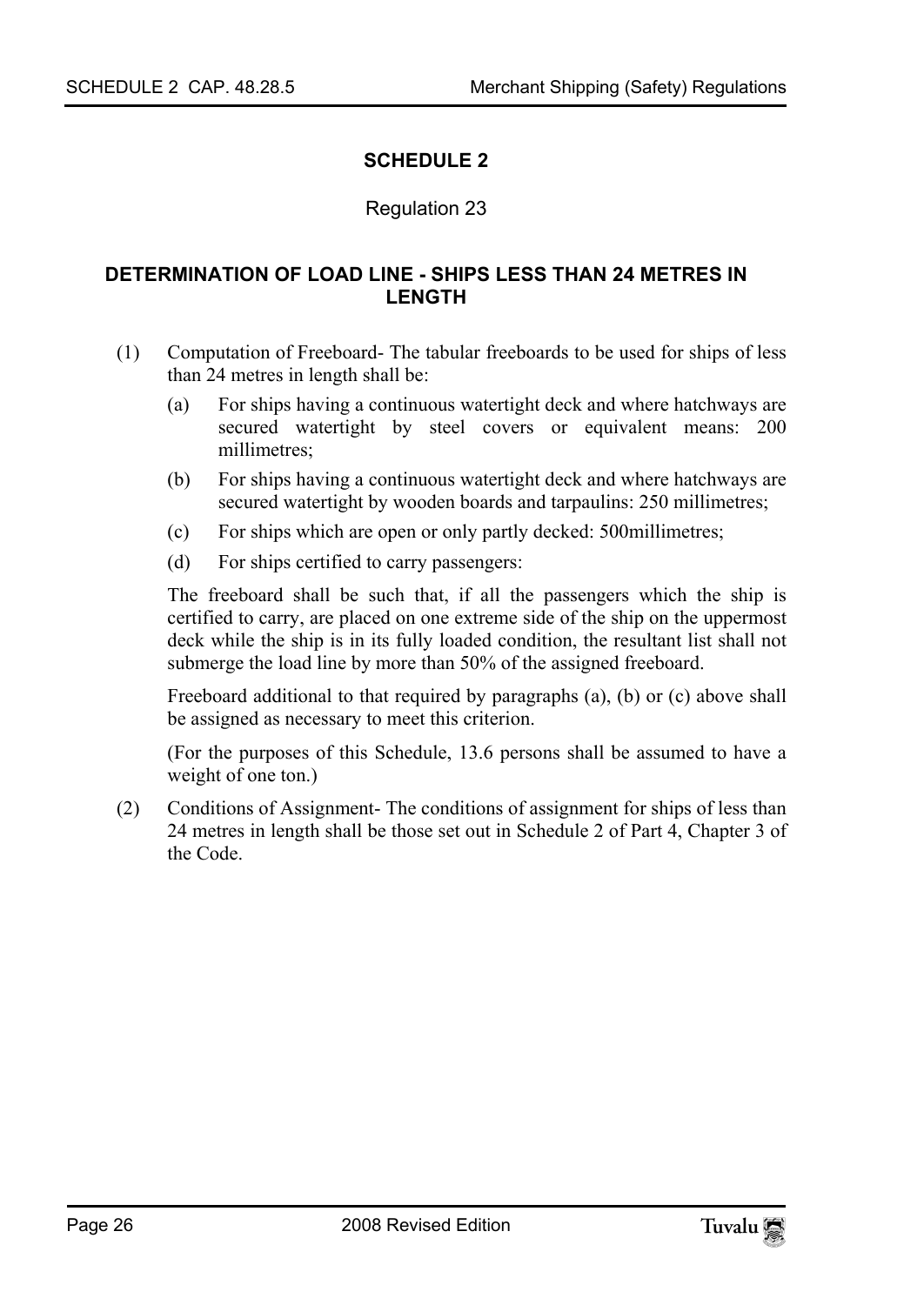### <span id="page-26-0"></span>**Schedule 3**

Regulation 23

#### **DECK LINE MARKS, LOAD LINE MARKS, AND MARKS OF ASSIGNING AUTHORITY**

**Note:** As per Schedule 3 to Part 4 of Chapter 3 of the Code.



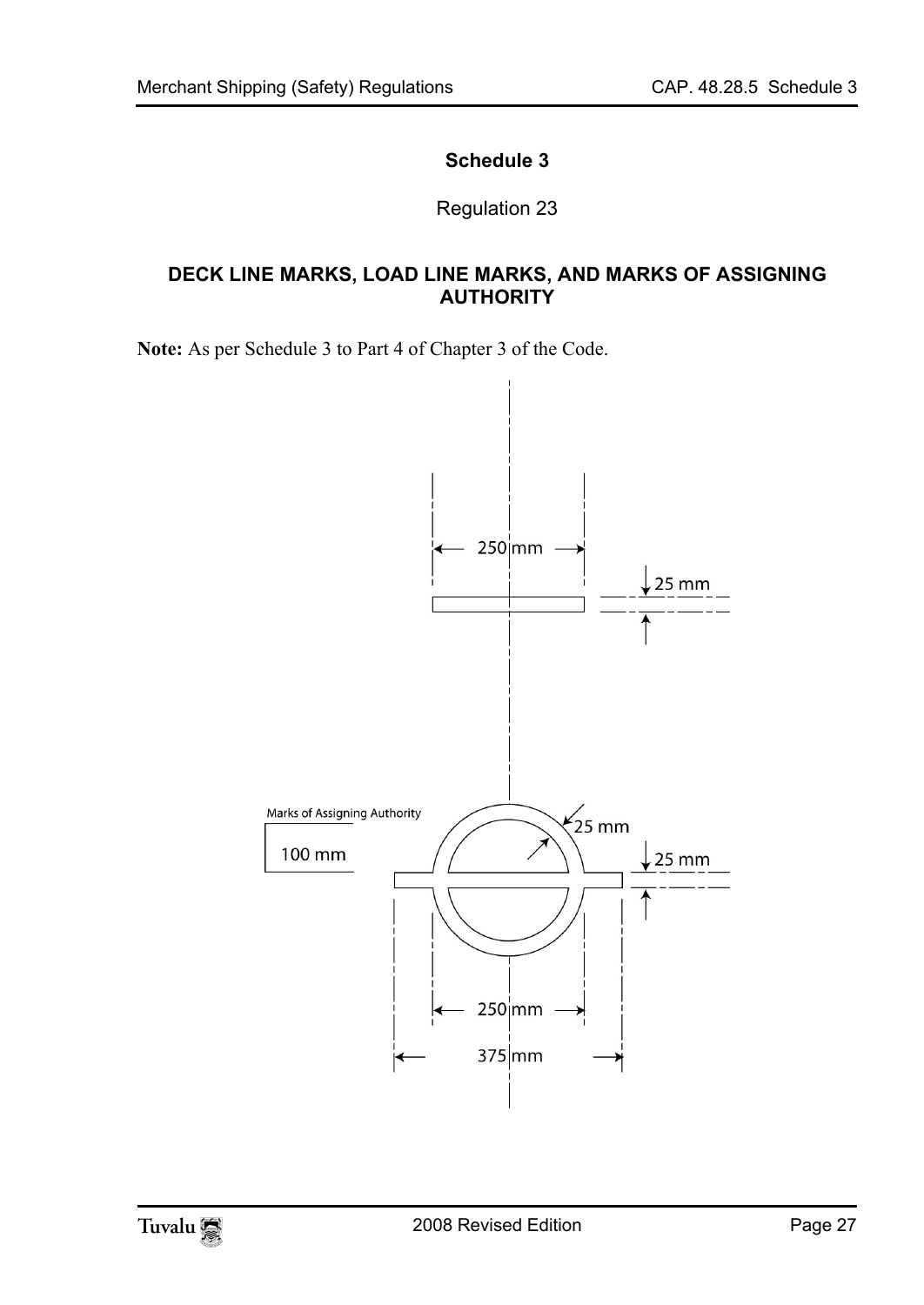#### <span id="page-27-0"></span>**SCHEDULE 4**

#### Regulation 32

#### <span id="page-27-1"></span>**INTERNATIONAL REGULATIONS FOR PREVENTING COLLISIONS AT SEA, 1972**

#### **Contents**

Part A General

- Part B Steering and sailing Rules
- Part C Lights and Shapes
- Part D Sound and light Signals
- Part E Exemptions
- Annex I Positioning and technical details of lights and shapes
- Annex II Additional signals for fishing vessels fishing in close proximity
- Annex III Technical details of sound signal appliances

Annex IV Distress Signals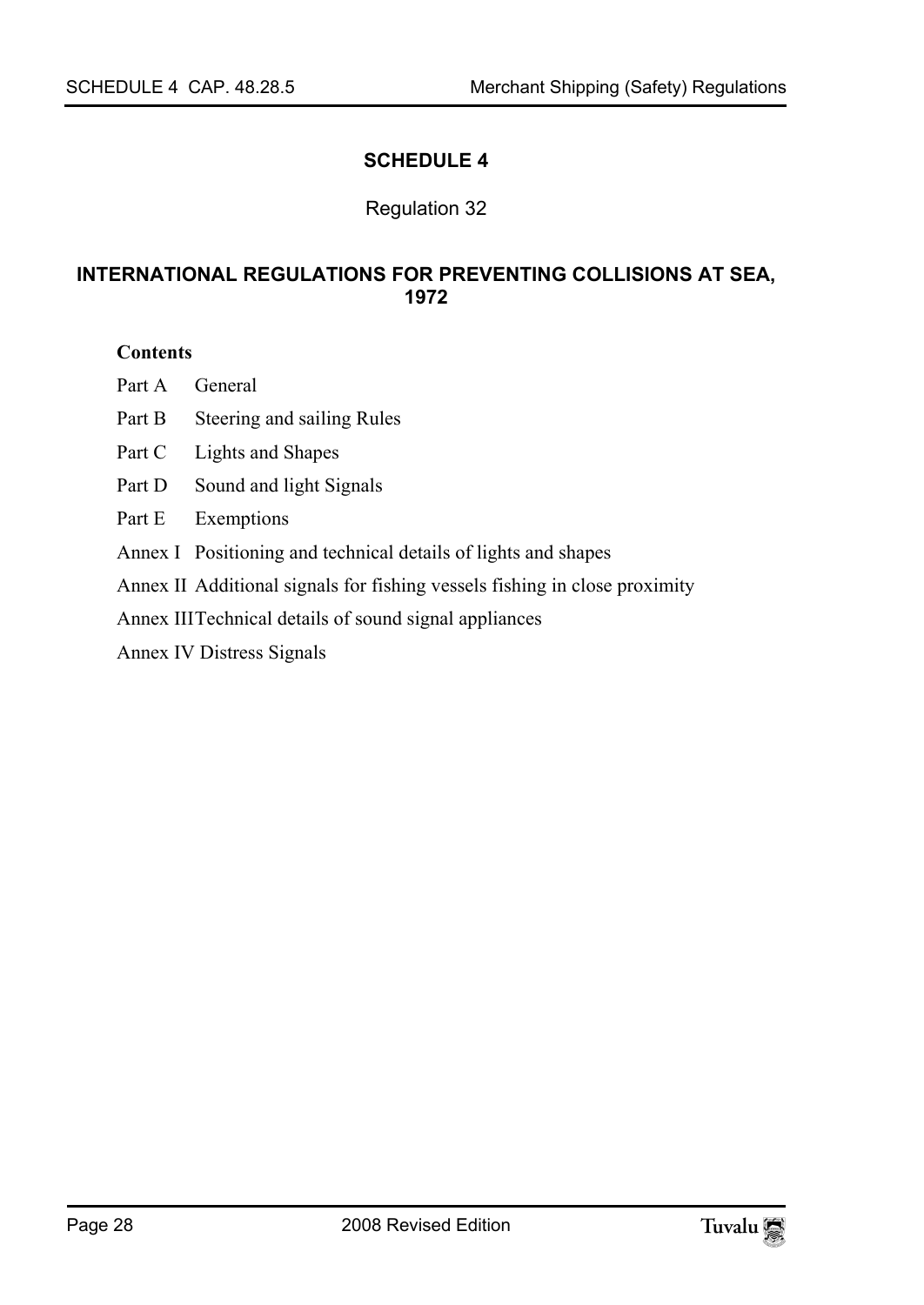### <span id="page-28-1"></span><span id="page-28-0"></span>**SCHEDULE 5**

### Regulation 18

#### **FEES**

| Column 1 |                                       | Column <sub>2</sub>                                                   |
|----------|---------------------------------------|-----------------------------------------------------------------------|
|          | <b>Survey Section</b>                 | Fee for each metre, or part of a<br>metre, of the length of the ship. |
| (i)      | Hull                                  | \$3.00.                                                               |
| (ii)     | Machinery and Electrical Installation | \$3.00.                                                               |
| (iii)    | Equipment                             | \$3.00                                                                |
| (iv)     | Load Line                             | \$3.00                                                                |
| (v)      | Radio                                 | \$1.50                                                                |